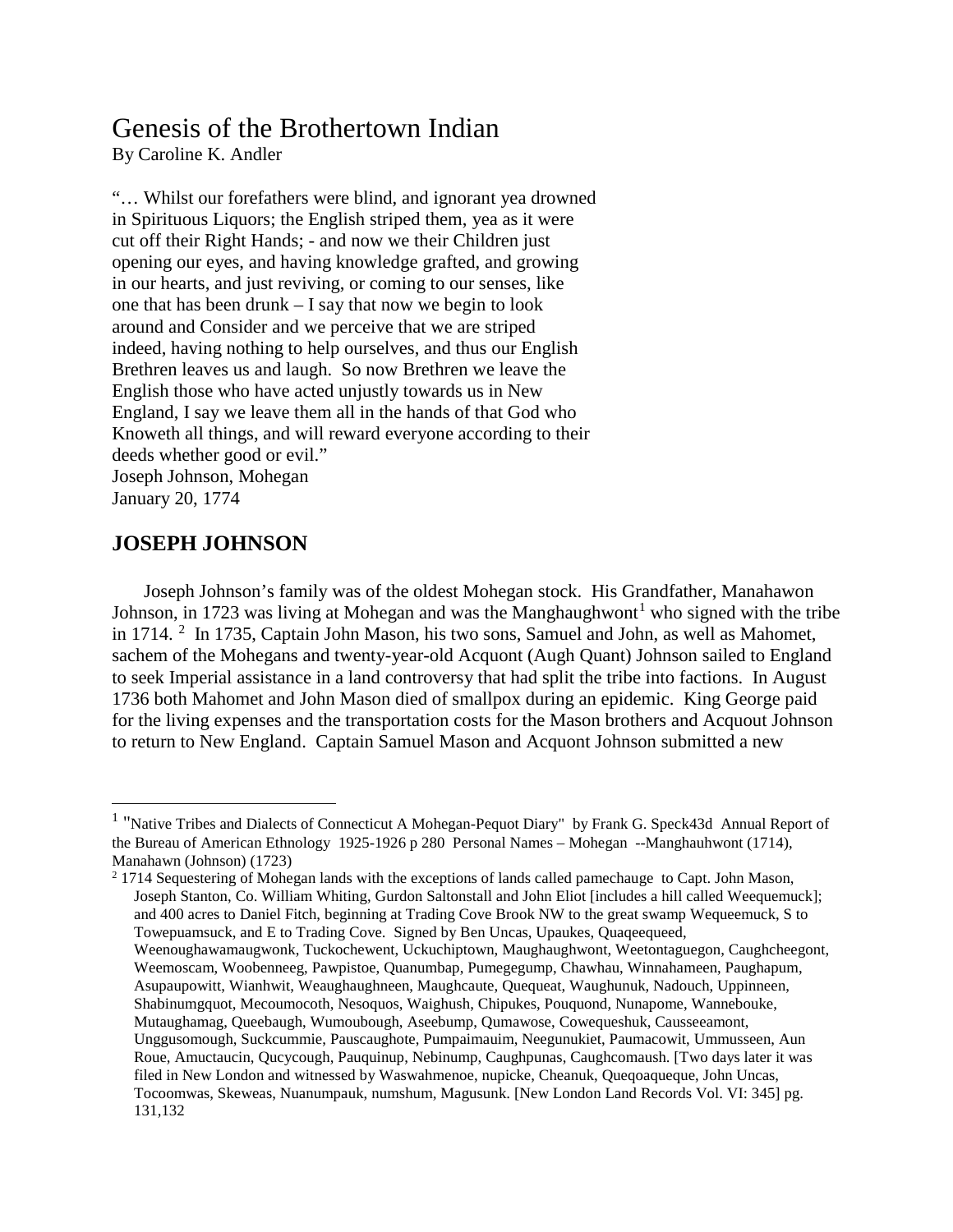petition when they returned.<sup>[3](#page-1-0)</sup> In 1738 he was the recipient of a letter from Captain Thomas Coran of London; *"Augh Quant Johnson Otherwise Cato, of the Mohegan Tribe of Indians, a young man who came over to England with mr. Mason in the beginning of the year 1736."* 

 This man, also sometimes called Augh Quant and Cato Johnson, had three sons, Zacharias, or Zachary (Arrowhamet) married to Martha Obed. was a counselor to Ben Uncas III is prominent in the records of the Mohegan tribe. Long after Ben's death in 1769, Zachary continued to do battle against the Sachem's enemies; he remained loyal to the government until his death in 1787, and in his old age was granted a pension for his loyalty. The names of the children of Zachary, and his wife Martha [Obed] are not known, other than one of Zachary's daughters married a Tocoomwas.

 Martha Obed married Arrowhamet/Zachary Johnson, a regent of the Mohegan tribe. The Obed's were sachems of the Niantics and her connection to the "royalty of Mohegan", were probably through Joshua (a.k.a. Attawanhood) Uncas. Zachary and Martha are described by Reverend John Tyler (Norwich Rector) as living atop Mohegan hill as follows:

 *"On Mohegan Hill not far distant from the old fort of Uncas was the dwelling of Arrowhamet, the warrior, or Zachary, as he was familiarly called, that being his baptismal name. Tall, erect, and muscular, he seemed to defy the ravages of time, though it is recorded that seventy winters had passed over him. His wife Martha, who with him had embraced the Christian religion was a descendant of the departed royalty of Mohegan...Zachary was arrayed with...(a) broad gold band, which had been the present of an officer as a testimony of valor, (it) was now constantly worn with his well-brushed hat and old Martha arrayed every afternoon in a plain black silk gown made in a very becoming manner..."*

It is to this same individual that the following passage copied by Barber from an old Norwich newspaper, doubtless refers: *"[Norwich, September 12, 1787.] "Lately died at his wigwam in Powachaug, (Norwich,) old Zachariah, Regent of the Mohegan tribe of Indians, in the 100th year of his age. It is said, that in his younger years he was greatly addicted to drunkenness, but that for near 40 years past he has entirely abstained from the use of all spirituous liquors." [4](#page-1-1)*

 Ephraim also became a councilor of the tribe in 1742. *May 1743."Upon the memorial of Joshua Uncas, Samuel Uncas, Zachariah Johnson and Samuel Chawchoy, Mohegan Indians, appointed by the sachem and the tribe of said Indians, to prefer said memorial, shewing that on the first day of July, A. Dom. 1742, the sachem Ben Uncas made choice of (viz: Old Wambaneage, Old Jo Pye, Joshua Uncas, Zachariah Johnson, Joshua Aukum, John Uncas, Simon Chawchoy, Samuel Pye, Samson Aukum, Ephraim Johnson and John Wamboneage, all of said tribe, to be members of his, the said sachem's, council, to advise and assist him in all affairs and matters relating to the said tribe; and shewing the said tribe do approve of said choice; and therefore requesting this Assembly to approve and confirm the said councillors, exclusive of* 

<span id="page-1-0"></span> <sup>3</sup> Talcott Papers. Connecticut Historical Society Collections, Vol 4-5 . Transatlantic Encounters American Indians in Britain, 1500-1776" by Alden T. Vaughan Publ. Cambridge University Press pp162-163. History of the Indians of Connecticut" by John W. De Forest Publ. Hartford: Wm. Jas. Hamersley 1852. p323

<span id="page-1-1"></span><sup>4</sup> 1752. John Warner Barber New Haven,: Durrie & Peck, 1838. Hist. Coll. of Connecticut, p. 300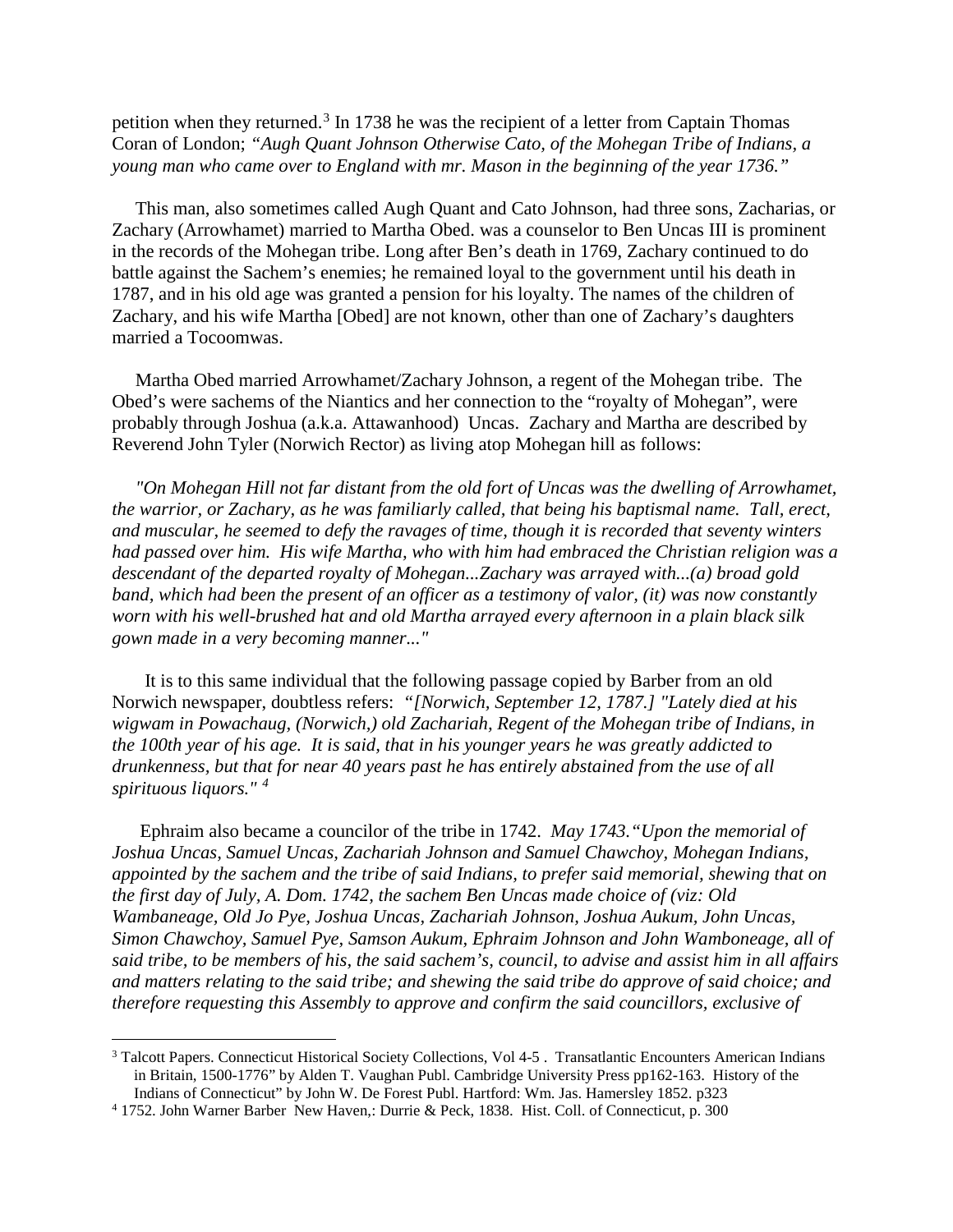*Joshua Aukum, who is since deceased: This assembly do hereby declare their approbation of the said choice, and do confirm and establish the said councillors yet living to be council to the said sachem, to advise and counsel him in the conducting and managing the affairs of said tribe, according to ancient usage and customs of said tribe, for the good and peace of the same."* [5](#page-2-0)

 John was living in Mohegan in 1742, 1749, and 1755, when he had three children, and he fought in the French and Indian War. John, along with his brothers, Zachary, Ephraim and Joseph appear on a listing in 1750 of those swearing to be *"loving, faithful, and obedient subjects to Benj. Uncas as our Sachem, so long as he shall maintain and walk agreeable to the Articles of his father's Last Will or Testament Concerning Sachemship.* 

*Zachery Johnson; John Dantuequejan (Tantaquidgeon); Ephraim Johnson; Samson Occum; Joseph Johnson; Hohn George; Samuel Pie; Moses Mazean; James Robpin (Robbin); David Occum; John Robpin (Robbin); Jacob Hoscott; Jacob Hoscott, Jr.; Jabez James; Simon Choychoy; Noah Choychoy; Chals. Choychoy; Henry Quamquanquid; Caleb Cauchegan; John Cheswonkeh; Thomas George; John Fetch; Joshua Occom; Jacob George; Samuel Ashpo; John Johnson.*

 John Johnson's family is listed, with *"John deceased."* and recorded as *"dead or captivated"* in 1757, on Zachary's List of Mohegan Indians September 1st, 1774, a listing of Mohegan Indians agreeable to the mind of Zachary. His wife Mary Johnson, was admitted to the Groton church in 1741 and had ten children baptized between 1743 and 1752.<sup>[6](#page-2-1)</sup> One of this woman's sons, John Johnson, was a frequent companion to his cousin, Joseph on his travels involving the migration of the Christian New England Indians to Oneida lands and became an influential leader and a Peacemaker in the Brothertown settlement.

Joseph, Sr., married to Elizabeth Garrett, had children, Joseph,<sup>[7](#page-2-2)</sup> Amy, and Patience who all went to Wheelock's school and Hannah, baptized  $8$  in 1748 by Eliphalet Adams. Joseph is listed in 1754 as having four children. Joseph, Sr. had been a captain of Indian scouts in the French war, and he is doubtless the soldier in Captain Nathan Whiting's company who died September 4, 1758, as his death occurred about that time.<sup>[9](#page-2-4)</sup> At Fort Edward on August 2, 1757, he was commissioned by Lieutenant Colonel John Young at the Royal-American Regiment: *"Whereas, Daniel Webb Esquire, Major-General of his Majesty's Forces, hath authorized me to send a Detachment of our faithfull Indians, And being well assured of the Fidelity and Courage of* 

<span id="page-2-0"></span> <sup>5</sup> Hoadley, Charles J. Editor. The Public Records of the Colony of Connecticut from October 1735, to October 1743, inclusive. Hartdord : Press of the Case, Lockwood & Brainard Co., 1874. 517.

<span id="page-2-1"></span><sup>6</sup> "Black Roots in Southeastern Connecticut 1650 - 1900" by Rose & Brownp 214 Johnson, Mary, Indian, was baptised and admitted to the church 29 Nov. 1741. Groton 1st Church. Children of Mary Johnson: David - bpt. 7 Aug. 1743; Elizabeth; Eunice; Jane; John; Mary; Anna; all baptised same day as David. Abigail - bpt. 7 Sept. 1747; Lucretia - bpt 28 May 1749; Jane bpt. 14 June

<span id="page-2-2"></span><sup>7</sup> BAPTISMS BY Eliphalet ADAMS The Later History of the First Church of Christ, New London, Conn. S. Leroy Blake Press of the Day Publishing Company New London 1900 1751 Jun 3 At Mohegan Joseph JOHNSON's child in right of his wife Elizabeth GARRET, Joseph

<span id="page-2-3"></span><sup>8</sup> BAPTISMS BY Eliphalet ADAMS The Later History of the First Church of Christ, New London, Conn. S. Leroy Blake Press of the Day Publishing Company New London 1900

<sup>1748</sup> Apr 20 At a lecture at Mohegin, Ben UNCAS's child, Esther (and ) Betty GARRET's, alias JOHNSON's child, Hannah

<span id="page-2-4"></span><sup>9</sup> "Samson Occom and the Christian Indians of New England" by W. DeLoss Love. Publ Syracuse Unniv. Press 1899. P65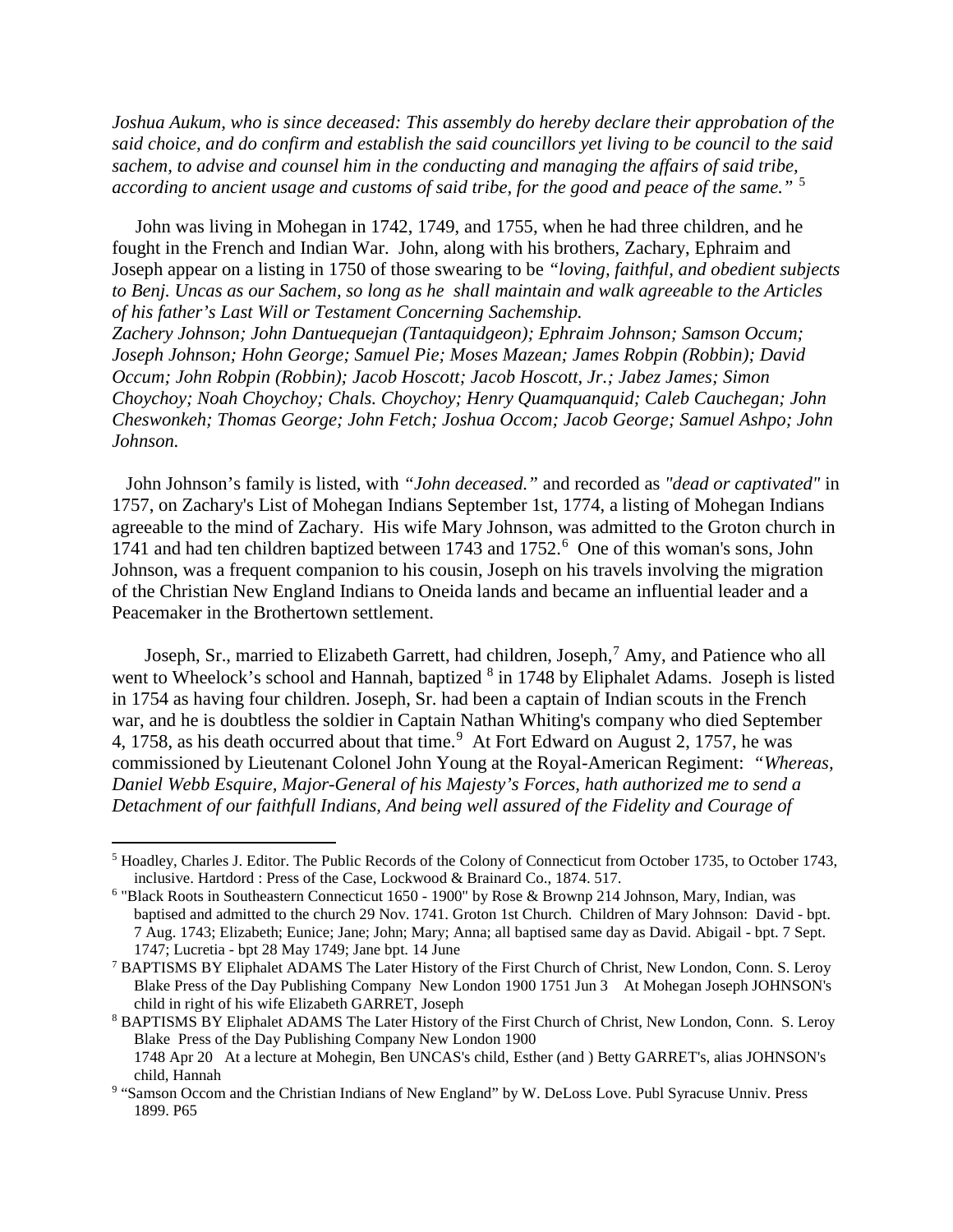*Joseph Johnson, I hereby authorize him to chuse out of the Indians now in our Camp, to the number of Six and Twenty; whom he is to command, and who are to obey him, not only upon the present Scout, but upon any other he maybe employed [on] during the Course of this Campaign (if so long a Time is necessary) But that the said Joseph Johnson and his Party, shall be at full Liberty to return to their respective Companies and Habitations, either after the present expedition, or when the Time of their present engagement is expired. Given under my Hand, at the Camp by Fort Edward, this Second Day of August 1757. John Young, Lt. Col. Royal American Reg't"*

 An educated, Christian Indian, he wrote to his wife from Fort Edward on Aug 19, 1757 – *"Dear and loving wife, I received your letter, dated the 9th day of this month. I am glad to hear you are well and all my friends. I am not so well, as I have been: I am afraid going to be sick with the camp distemper. But I pray God to preserve me from all evil, from sickness, and from the danger of the enemy, and, if it is to be his will, return me safely to you and my friends. Should be glad you would send me a letter by the post, and tell me if you have received a fiveshilling bill and two pistareens, which I sent in my last letter. Solomon Cheebucks is sick. I am afraid he will die with it. The French have taken our fort at Lake George and killed and carried captive a great many Indians. But none of our Connecticut are taken this time. I remain your loving husband, Joseph Johnson…. I hope you will find two dollars and one six penny piece, which I have sent in this letter, which I got for a deer skin, that I killed yesterday, I went out with my party and we killed three deer. I hope you will send me a letter by the post, and tell me how much money you have received, since I came from home. Joseph Johnson."* 

Joseph, Jr. was sent by his mother at age seven, to the Reverend Eleazar Wheelock's Indian Charity School at Lebanon, after the death of his father. *"While at school he was a bright, mischievous boy, quick to learn but not very fond of study,* "according to Dr. Wheelock. He still had contact with his family siblings and mother in Mohegan. Joseph was sent as a schoolmaster to the Oneidas, west of Albany, New York, *"in the third month of his fifteenth year."* Joseph Johnson kept David Fowler's school until his return after his marriage. Samuel Kirkland writes a letter wherein Johnson is mentioned. *"Johnson will tarry as Usher to David until next Spring, when I think best for Moses to take his Placed, if he will answer for an Interpreter."* A cold winter passed - *"...In the Spring Kirkland was obliged to go to Lebanon for money and supplies; but he at once returned to his post. Soon it became evident that there was to be a famine in the land, more severe even than those of previous summers. Kirkland anticipated the emergency, and, to diminish the force needing maintenance and to advise Doctor Wheelock, he sent Jacob Fowler and Joseph Johnson home to Lebanon." "...Jacob Fowler and Joseph Johnson were detained at Lebanon until the autumn, when they came again. Johnson taught at Old Oneida until 1768, he was then only a youth eighteen years old..."[10](#page-3-0)*

His sister Amy left the Indian Charity School early in 1766. She lived in various families, and was employed at Captain Bull's tavern, the "Bunch of Grapes," in Hartford, when David Fowler contemplated making her his wife. Later she returned to Mohegan. David Fowler wrote to Wheelock on May 2, 1765, from Hartford; *"I have determined to have Amy for my companion: I shall marry her as soon as I return from Onyda…"* Amy perhaps had other thoughts as David

<span id="page-3-0"></span><sup>&</sup>lt;sup>10</sup> "Samson Occom and the Christian Indians of New England" by W. DeLoss Love. Publ Syracuse Unniv. Press 1899.pp112-113.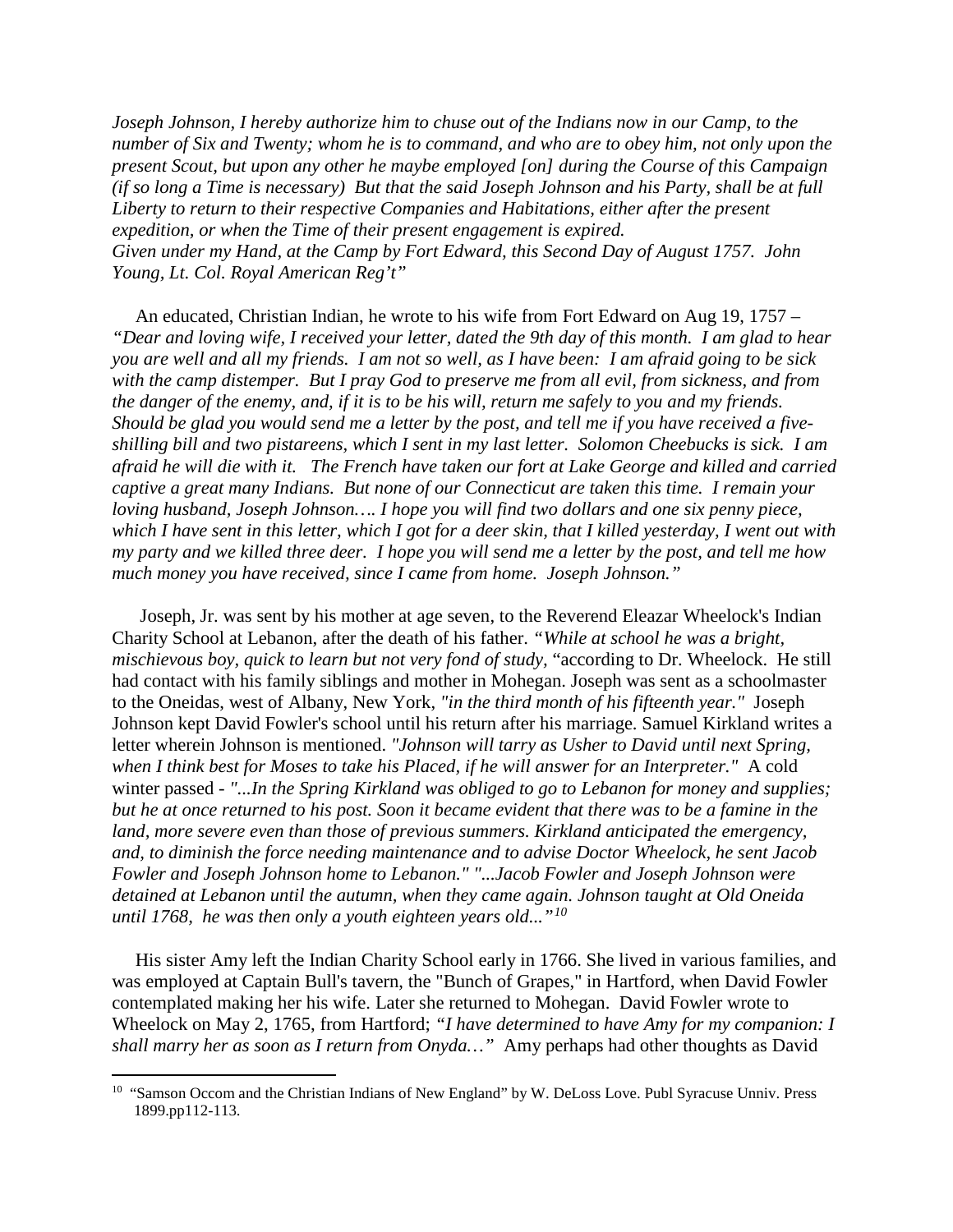once again writes to Wheelock on May 13, 1766 saying he has written *"a large letter"* to Hannah Poquiantup, *"which will either spur her up or knock her in the head." "If she won't let her bones be joined with mine I shall pick out my rib from your house."* Rejected again, he married Hannah Garret, daughter of Benjamin Garret, in Charlestown, R.I. around July 26, 1766.

 Joseph Johnson, since leaving the Oneidas in New York, in the autumn of 1768, had been teaching school in the winter following at Providence. Then he went on a whaling voyage- *"wandering up and down in this delusive world."* He visited the West Indies and other distant parts. At last he returned to Mohegan, being then only twenty-one years of age. Here he worked for a year on the lands of his uncle, Zachary Johnson, with whom his sister, Amy also was living. Once again surrounded by Christian family members, he renewed his faith. At Mohegan in those dark days was a revival among the Indians. He was one of the first to be awakened in this religious interest. Meetings were held in other Indian settlements. Rev. Samuel Ashbow, himself, restored to a sober life, was a prominent exhorter in them- preaching with vigor on *"The voice in the Wilderness,"* and *"inviting all to set their minds heavenward."* Some of the converts were old pupils in the Lebanon school. On the thirteenth of November, 1771, Joseph tells us, he turned anew to the Scriptures and began to call on the name of the Lord. So he returned to the life he had been taught to live in the Indian Charity School.

 He entered with zeal into missionary work among the Indians. In the hut of Solomon Mossuck, the foremost in such matters, he held services at many an evening hour. On the  $15<sup>th</sup>$  of November in 1772, Joseph began teaching school at Farmington, west of Hartford, Connecticut among the Tunxis Indians. He taught in a small log house situated on the Indian lands then known as the *"West Woods."* A number of Indian children were at once gathered. Every Sunday he assembled the tribe for worship.

 On December 2nd. 1772**, he** was married by Rev. Ephraim Judson of Norwich to Tabitha, the daughter of Samson Occom, and they established a home among the Tunxis Indians.<sup>[11](#page-4-0)</sup>

 As the Indians who had converted to Christianity in New England as a result of the Great Awakening, the religious movement of the 1740's, tried to live Christian lives, they found it difficult to resist the pressures from whites around them who encouraged them to abuse alcohol, give up farming and sell their lands. By 1771, when Joseph began teaching at Farmington, they were poverty stricken, decimated by wars and disease. They were struggling to survive both economically and culturally. The condition of his people became the impetus for forming a new community, a grand plan for removing some of the Christian Indians of the seven Praying Towns to fresh country where they might live amicably together.

There was no expectation that all of any tribe or in any settlement would remove, only those individuals who had been drawn together by Christian influences. The earliest idea seems to have been to improve their own condition by a removal from the corrupting influences about them. The prospect of new homes was very inviting. They had sold most of their lands as compensation for debt and they were only able to hold on to small parcels, not large enough or of a decent quality if they were going to depend on agriculture. Joseph Johnson, Samson Occom,

<span id="page-4-0"></span> <sup>11</sup> "Annals and recollections of Oneida County" by Pomroy Jones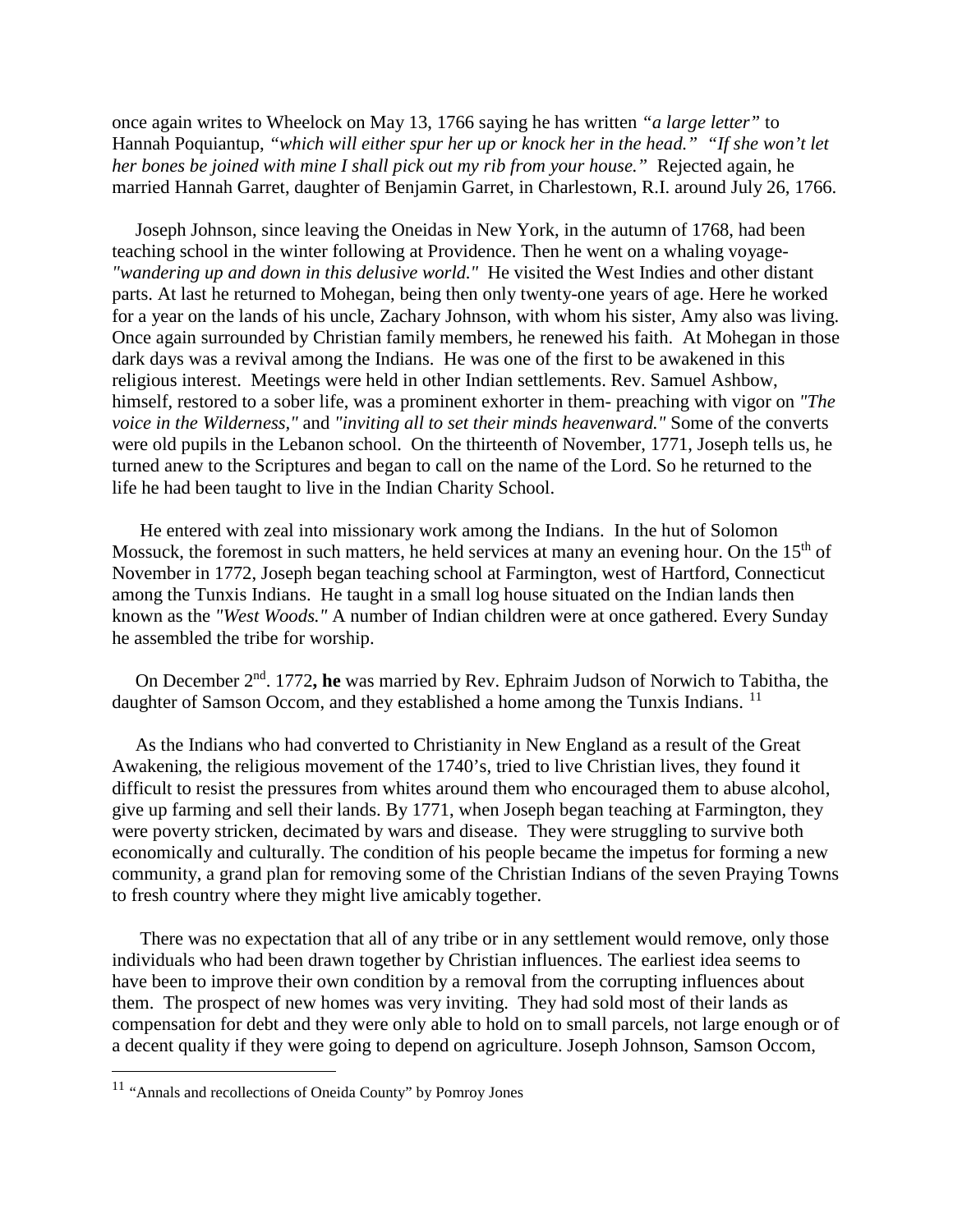and Jacob and David Fowler were familiar with the Oneida country, having been sent there by Wheelock to preach and open schools. They had no doubt that lands could be had for the asking from their Oneida friends.

 The movement began with a general meeting of representatives from the seven Indian towns at Mohegan, March 13, 1773. The *"great Company of Indians"* met to confer over Joseph Johnson's great project for the emigration of the New England Christian Indians to new lands in Oneida. The carrying out of this plan would fall almost entirely on Joseph Johnson. *"He was young, had an extraordinary energy, and could easily travel about the countryside, awakening interest in the subject and perfecting arrangements. Withal he was a natural diplomat, exhibiting great tact in treating with the Oneidas and in unifying the relations of the New England tribes."*  After considerable consultation, over several days, it was decided to send representatives, one from each settlement, to look up a suitable tract of land in the Oneida country. Because of their spring work this proposed visit was delayed, but Johnson sent a messenger to Sir William Johnson, Superintendent of Indian Affairs, to seek his advice, and received encouragement from him. That summer, Sir William Johnson, was in the east at the seashore and there nine of the Indians waited upon him and received his promise to secure for them lands among the Oneidas, which was to be effected on his return to Johnson Hall in the autumn.

At Farmington, on October  $13<sup>th</sup>$ , 1773, Joseph Johnson sent letters to the seven Indian communities describing the status of the project and urging others to join:

 *"This once more, we of the Tribe at Farmington send greeting to all our Indian Brethren at Mohegan, Nihantuck, Pequitt, Stonington, Narragansett and Montauk, Brethren. We love you, and wish your well-being both in this Life and that which is to come. We ask your Serious Attentions a Moment. Dear Brethren, with humility we undertake to write you, begging that ye would remember the Affair of which we so earnestly talked last Spring at the town of Mohegan.*  We beg that ye would this once more take this Affair under your deliberate Considerations, let it *not drop through since we have encouragements on every side. We have encouragement from His Honor, Sir William Johnson, Baronet, and thing look promising. Let us take Courage friends and let us step forward like men. We beg that ye would by all means Send a Man out of Each Tribe, that they may go with us, and Seek a Country for our Brethren, is it not worth while. Surely it is. be so good as to show yourselves me, for General Johnson Expects us at his house [the] last of this month, and if we do not make our appearance, he will think that we are only talkers, and not worthy of Notice. how foolish shall we feel if we be despised by General Johnson. But dear Brethren, we will not multiply words, seeing that ye are men, and it is to be hoped wise men. Consider of things, and do that which is right, by no means be discouraged, but dear Brethren, let us put our trust in that God who ruleth in the Armies of Heaven, and doeth his pleasure among the Inhabitants of this lower World – if God be for us this is Enough, he can comfort us Even in a Wilderness. let us consider of our Condition, let us think of our Children, let us think of time to come. We mention these things to put you in Remembrance.*

 *Brethren, if the men chosen last spring be backward to go to the Mohawk Country be so good as to Send others in their room, and Encourage one another. if Money is scarce, let us try to carry little provisions in our Packs, which will be of considerable help, let the men that go try to get the good will of the Women and let the kind women make little Yoke-hegg. [12](#page-5-0) We will try to* 

<span id="page-5-0"></span> $12$  New England Indians grew a type of large kernel corn, which was parched in hot ashes, and pounded very fine with a stone pestle in a wooden mortar. Tightly woven bags of soft hemp or leather, worn at the waist, held the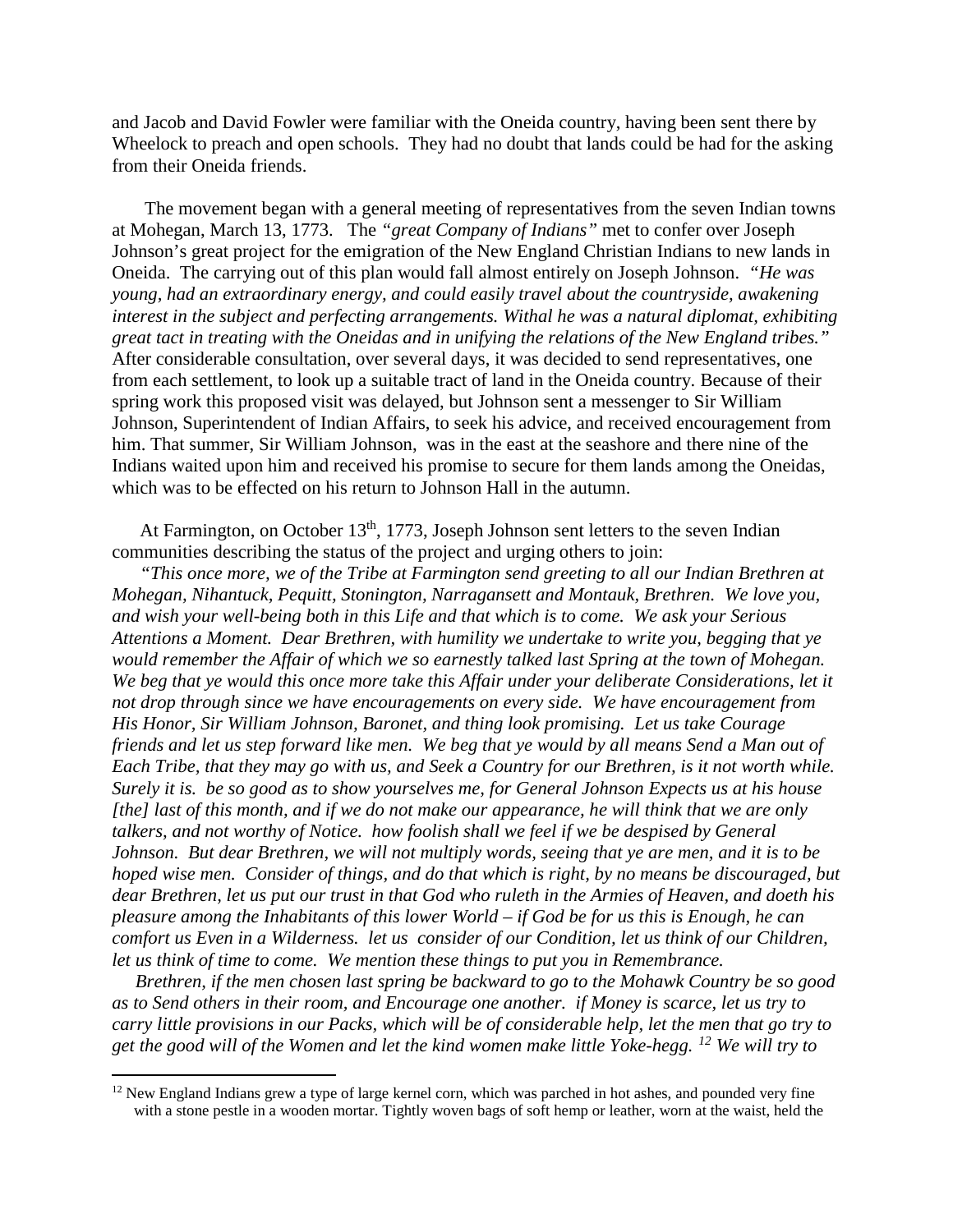*help them with little Provisions when they go from here. our kind Women send a word of Encouragement and say that they will make a little yoke hegg to give to the travelers.*

 *So we must End. Wishing you all well: and we would beg that those men shall go, come to our town be sure by the 23d day of the Month, as we purpose to Set of from here the 25th of October, or of this month.*

 *Let all Christians pray for us every Day. So farewell. We whose Names are underneath are united in those things that are contained in this Letter. Joseph Johnson, Scripsit Samuel Adams; Andrew Corcemp; Charles Wimpey; Moses Sanchuse Thomas Corcemp; Solomon Mosuck; Daniel Mosuck*

 At the time appointed, the only messengers who went were Joseph Johnson and Elijah Wampy of Farmington. A rumor of the impending war in that country discouraged the others from going. Five Oneidas met them at Johnson Hall in October, and in behalf of their tribe made a gift of lands to the New England Indians. These messengers returned in November, and Joseph Johnson himself carried their answer through the Indian settlements.

 *On October 15th, 1773, five Onoidas arrived at Johnson Hall with an answer to Sir William Johnson's Message sent to them by Saghaugarat one of their chiefs about ten days ago, concerning the New England Indian's intentions of removing to this part of the Country provided the Six Nations would give them a tract of land to live on, of about ten Miles Square. To which they Answered that at a full Council of all their People, and Warriors &c:[13](#page-6-0) they agreed to what Sir William had proposed, and begged that he would tell such of the New England Indians as were expected soon here, that as their young men were now going on the Hunt, and would not return 'till after the New Year, they should return from hence, and acquaint their People that the Onoidas were ready to comply with their Request, and would be glad to see them in their Nation on their Return from Hunting, when they would show them a place to settle on, which if they did*  not like, they would give them liberty to chuse a place that might be more agreeable. They then *concluded telling Sir William that the Chiefs, and Warriors begged his Advice in the Affairs,* 

parched maize called yokeg, a food "so sweet, toothsome, and hearty, that an Indian will travel many days with no other food but this meal, which he eateth as he needs, and after it drinketh water."

<span id="page-6-0"></span><sup>&</sup>lt;sup>13</sup> "Treaty of Canandaigua 1794 200 Years of Treaty Relations between the Iroquois Confederacy and the United States" edited by G. Peter Jemison & Anna M. Schein Publ. Santa Fe, New Mexico 2000 pp98-101 "On the eve of the American Revolution, during 1773 and 1774, a clear example of the adoption of an entire group occurred. At that time, a refugee people known as the Brothertons were brought into the Confederacy as a whole people, not as individuals. This event also demonstrates the Haudenosaunee concept that any lands not occupied as a town were Woods and therefore were under the authority of the entire Confederacy, not simply of one of the Nations. More than a decade of negotiations with East Coast Algonquins from New York, Connecticut, and Massachusetts preceded a more intense discussion by the Grand Council in 1773 and 1774. Then, in January and February of 1774, the Haudenosaunee Grand Council gave permission to one of the member Nations, the Oneidas, to grant land to refugee New England and Long Island Indians. Haudenosaunee spokesmen carrying appropriate wampum belts of authority first delivered the terms from the Grand Council-which included, of course, Mohawk representatives-to both the Algonquin refugees and English officials awaiting them at Johnstown, New York. Then the English drew up a written agreement based on the Grand Council's intent. In this agreement, the Grand council and the Oneidas specifically excluded these refugee New England Algonquin Indians, soon to be known as the Brothertons, from participating in the beaver trade with the following restrictive clause: The said Oneidas do grant to the said New England Indians, and their posterity without power of Alienation, the aforedescribed Tract…Also full liberty of hunting all sorts of Game throughout the whole Oneida Country, Beaver Hunting only excepted."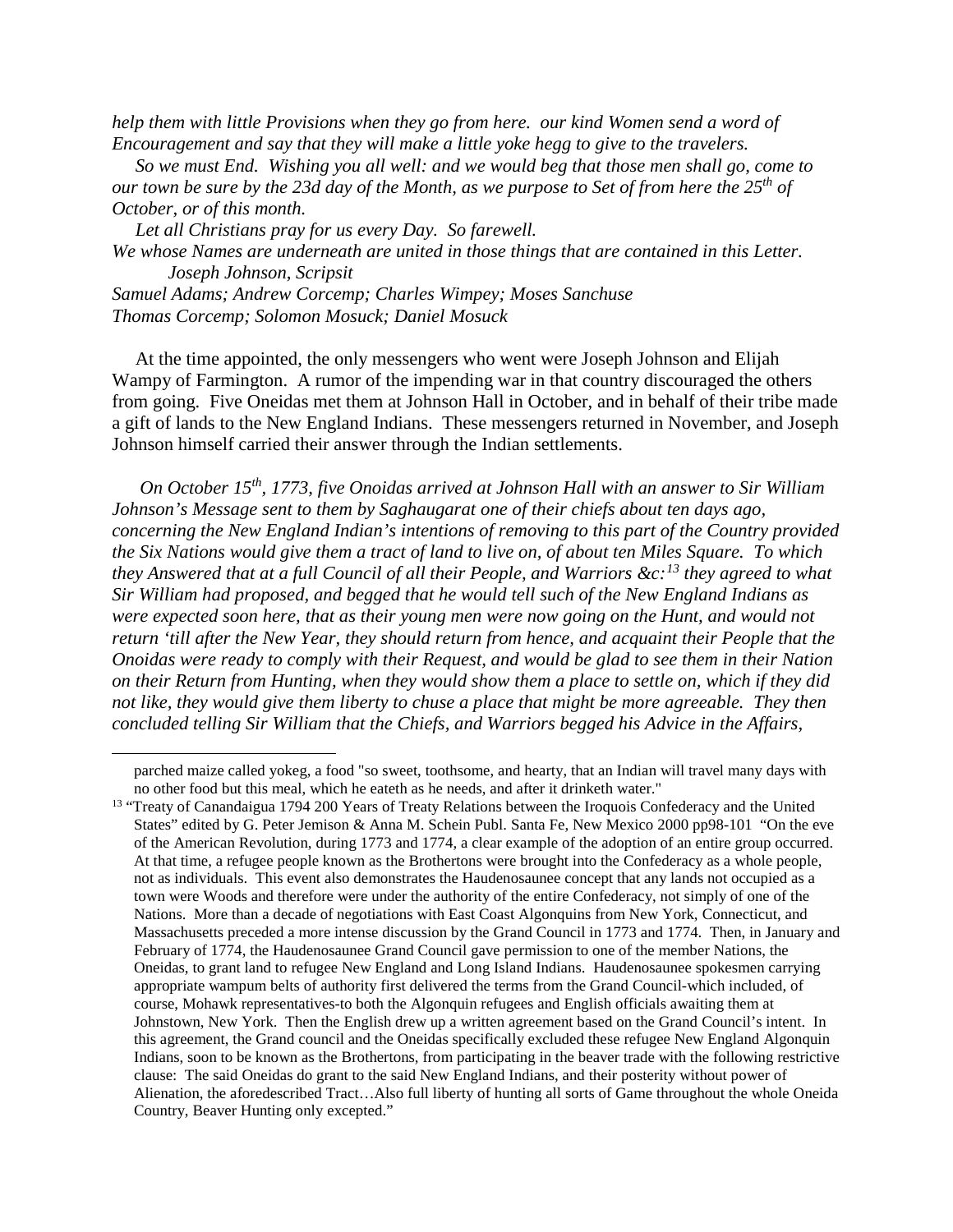*which he promised to afford them when they met in the winter.*

 *Ordered them ammunition, Provision, and a little Cash to carry them back. Delivered a Belt and three Strings of Wampum in Return.* 

*A true Copy from the Extract, which I received from the Honorable Sir. William Johnson Baronet, at Johnson Hall. October 27th, 1773. Wrote by me Joseph Johnson, an Indian of the Mohegan Tribe, at Dartmouth College this twenty third day of August AD 1774, at the desire of my Honored Patron, the Reverend Eleazer Wheelock, D.D. and President of Dartmouth College.[14](#page-7-0)*

 Once again, Joseph wrote a letter beseeching *"To the Indians Concerning Oneida lands – To All, Who are truly Engaged in the Mohawk Affair,"* to consider the cause seriously. It was again signed by several Tunxis Indians also.

 *Farmington, December 24th, AD 1773*

 *Our dear, & well beloved Brethren, we wish you all well, your good, as well as our own, lies near at heart, and we wish you, and yours the same Prosperity, as ourselves.-*

 *But not to be tedious in our Introduction. We will let you know our Design and desire. In Sending to you this once more. Our dear Brethren, seeing that the time is nigh at hand, that those chosen men, or others in there room, should go forth into the Western Country, according to the appointment of his Honor Sir William Johnson, Baronet, and the desire of the Onoida Indians. We say that the time is almost Come. Seeing then it is so nigh, we thought proper, to send to you our dear Brethren this once more, humbly, and earnestly desiring that ye would consider of things, and by all means Let one out of each Town, or Tribe go up to the Mohawk country, what can we say more. We have used all proper means yea we have been much concerned concerning you our dear Brethren, and we are Sorry, to See, So much Coldness, Lukewarmness, and indifferency, amongst you. As ye have discovered, since last march, 1773. What shall we think of you. If you do not send one out of each Town, or Tribe. Yea, what will General Johnson think of you, and what will the Indians under his Special Inspection think of you, who hath, by the Great Influence of his Honor Sir William given to great and unexpected Encouragement. We pray you to consider of things Seriously.*

 *True, it is, that we are under a great disadvantage, by such a great body of Snow, which is upon the face of the Earth, which Will hinder us, from making a proper observation on the land given to us, yet let not the present Snow Stop you by no means. Tho we cant see the Land as we wish we could, yet we can converse with our Western Brethren, the Onoidas, about the Land. Yea it is highly necessary that we go, and talk with our distant friends, and hear for ourselves, and See how those Indians are disposed towards us, and receive further orders or advise from our Great friend the Honorable, Sir William Johnson, Baronet. Yea we think we could do much by this Winter's Journey, we could do so much as that we need not go up again, until we go to Settle the Land. Yea, we could have the Land Secured to us, as the Indians will think proper, to grant us, be it more or Less. Our friends, if ye had not agreed to Send one our of each Tribe last Spring, we would not have Sent to you so often, but we are hoping that ye will not be angry with us. Seeing that we have acquainted General Johnson, Several times, what we agreed last Spring at Mohegan and Sir William doth certainly expect you, or one out of Each Tribe by all means at this time, he told us when we were at his house, the Indians would think Strange if only two or three came up to the Congress, when Six or Seven were expected. General Johnson told us, that* 

<span id="page-7-0"></span><sup>&</sup>lt;sup>14</sup> "The Letters of Eleazar Wheelock's Indians" edited from the Originals by James Dow McCallum. Publ. By Dartmouth College Publ. 1932 pp157-158.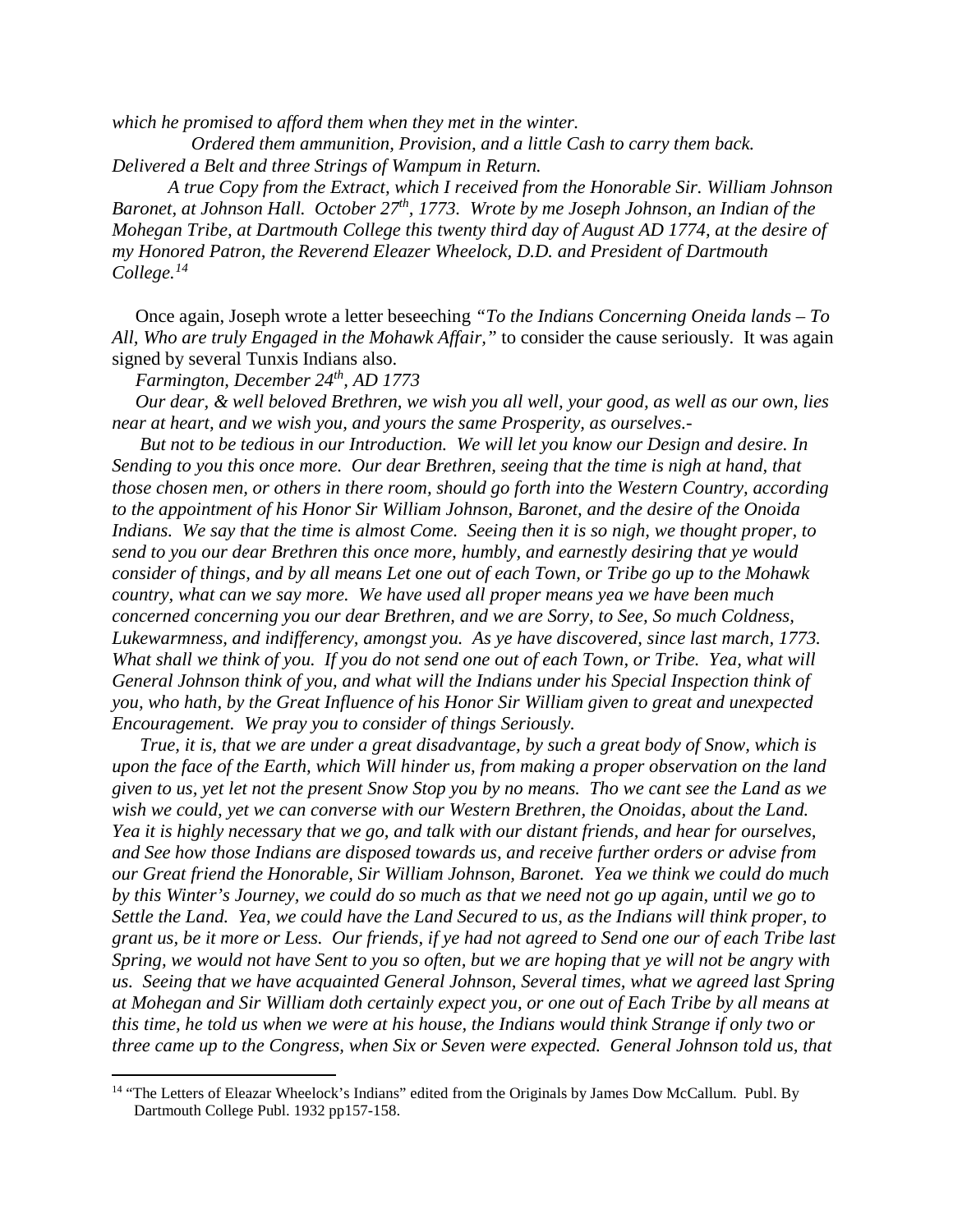*he sent a word to them Indians telling them, that one our of Each Tribe was Coming to Converse with them. And they Expect us, all, by the 10th Day of January next. So how can ye help yourselves. Can ye deny that ye promised to Send one our of Each Tribe, must we let the World know that we are Indians by Nature, & by Practice, but we must End, begging, intreating, and humbly beseeching you all Our dear Brethren to do those things which are right, which are Praise Worthy. Do those things which become men, do those things which become Christians. So fare you well, we wish you well, and We expect at least Some young men from Each town, by the first day of January next. Which will be on Saturday. So on Monday, of January we purpose to set off, but with what face, can we go alone again. O friends we hardly dare to go alone again. Consider us, Consider yourselves consider of General Johnson. Consider of the Mohawks, &c.; thus much at present from us Your Brethren at Farmington.*

*Joseph Johnson Solomon Massuck Elijah Wimby Daniel Massuck Andrew Con Comp Solomon Adams David Robin To All Indians at Nihantuck, Mohegan, Grotton, Stonington, Narragansett, and Long Island, or at Montauk.[15](#page-8-0)*

 In the first week of January, with the ground covered with snow, only four set out for Oneida, Joseph Johnson went for Mohegans, Jacob Fowler for Montauk and Groton, Samuel Tobias for Charlestown, and Elijah Wampy for Farmington. Jacob Fowler and Samuel Tobias gave up the trek and returned home. Wampy and Joseph arrived safely at Kanawarohare, where on January 13th, 1774, Joseph Johnson and Elijah Wampy met with Sir William Johnson concerning the lands which the Oneidas had promised to the New England Indians. They were greeted with favor by Sir William and he gave them gifts to give to the Oneidas at Council.

In the council house of the Oneida, at Kanoarohare on January the  $20<sup>th</sup>$ , 1774 Joseph delivered the following address:

 *"Our dear and well beloved Brethren it is with much pleasure that we see so many of you assembled together at this time and upon this Occasion. We give you our great respects, and sincere love. We look upon you at present as upon an elder Brother as a Nation, and Beloved Brethren, we pray you to consider us, and harken to us, as to a younger Brother, not only consider of us as two persons, But view us to be speaking, or acting for all our Brethren in New England, or at least for seven Towns. We pray you to consider seriously of our words, ye old men who are wise, also ye warriors, and stout hearted young men. Listen unto us, yea let Children harken, that what we say may not be soon forgotten. Brethren in the first place, we will acquaint you of the State and Circumstances of our New England Brethren, and also we will inform you of our proceedings hitherto. Brethren we in New England, or at least many of us are very poor, by reason of the ignorance of our forefathers who are now dead. Brethren ye know that the English are a very wise people, and can see great ways. But some says, that the Indian can see but little ways, and we believe that our forefathers could not see but very little ways.* 

<span id="page-8-0"></span><sup>&</sup>lt;sup>15</sup> "The Letters of Eleazar Wheelock's Indians" edited from the Originals by James Dow McCallum. Publ. By Dartmouth College Publ. 1932 pp1158,159,160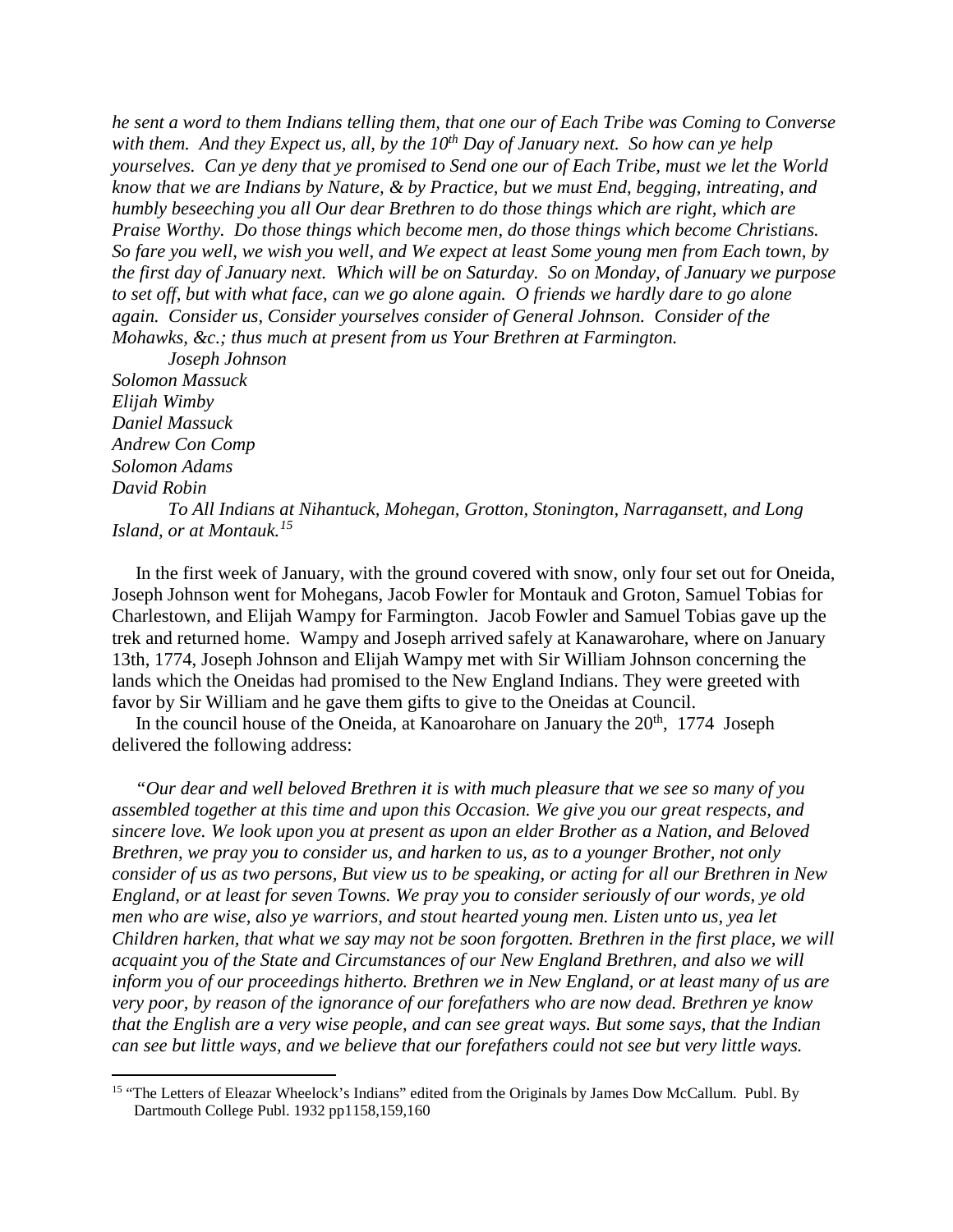*Brethren, ye also know that some of the English loves to take the advantage of poor, ignorant, and blind Indians. Well so it was in the days of our forefathers in New England. But not to expose the unjust acts of our English Brethren I shall not say much more about them, lest I cast a prejudice in your Hearts against the English Brethren. Notwithstanding there are so many wicked, or unjust men, among the English, yet there are great many good, and just men amongst the English, who loves the poor Indians, from the bottom of their hearts, and wishes us all a well being in this World, and in the World to come, Life everlasting. But all I have to say about the English at present is this Whilst our forefathers were blind, and ignorant yea drowned in Spirituous Liquors; the English striped them, yea as it were cut off their Right Hands; - and now we their Children just opening our eyes, and having knowledge grafted, and growing in our hearts, and just reviving, or coming to our senses, like one that has been drunk - I say that now we begin to look around and Consider and we perceive that we are striped indeed, having nothing to help ourselves, and thus our English Brethren leaves us and laugh. So now Brethren, we leave the English those who have acted unjustly towards us in New England, I say we leave them all in the hands of that God who knoweth all things, and will reward every one according to their deeds whether good or Evil.* 

 *Brethren, we seeing ourselves in such Circumstances, began last spring to talk, and to consider together, a meeting was appointed at Mohegan that being nigh the Center, and was attended the 13th day of last March AD 1773, and there was a Vast number of People Men, Women, and Children, there we Met, and there we consulted together. There was present at this Meeting Indians of seven Towns, and it was proposed that certain men out of every town should go out and seek a Place somewhere, for us seven Towns to settle down together in Peace. Some were of a Mind to go southward as far as to Ohio, and some not so far that way. Some said we should purchase land nigher and it would not do to live so far from the English. As last it Came into our minds to try to purchase some land from some of the Six Nations. So a time was appointed by our great men, Councilors and teachers, that those Chosen men should go forth one out of every town to seek a Place for us to settle on, and as our work was coming on our headmen thought proper that hose chosen men should not go till the hurrying work was over, that is after mowing, and reaping, and as it pleased the Tribes to chuse me for one that should come into these Parts to try to get some land upon some terms. I thought proper to send to his Honor Sir William Johnson for advice, in this affair; and I wrote a Letter to his Honor Sir William and acquainted him of all our Circumstances, desires, and purposes, and it pleased his Honor in his great Condescension to take Notice of us, and sent back a word of encouragement which made many of our hearts glad, and about the time that we was to come up, his Honor Sir William Johnson was down in that part of the Country which hindered us from coming up then, and there we had an Opportunity to speak with his Honor Sir William. Nine of our Country men went to see Sir William from different Towns and he used us kindly and still gave us Encouragement, thus we have been Encouraged from time to time. His Honor Sir William appointed a time for some oif our Country men to come up in these Parts, and that was last fall, it pleased Sir William to tell us that he would help us as much as he could and advise us in the Affair. And according to the advice of his Honor some of us came to his house last fall, and to our joy He received us gladly, and shewed us great respects, only two of us came up, the reason it is supposed that no more came up to his Honors house is this, a bad News was heard in our Country. We heard that it was dangerous times, we heard that there was considerable talk of war among the Indians in these Parts, which News discouraged many of our Brethren, but when we came to Sir Williams, He informed us otherwise, also Sir William acquainted us, with your*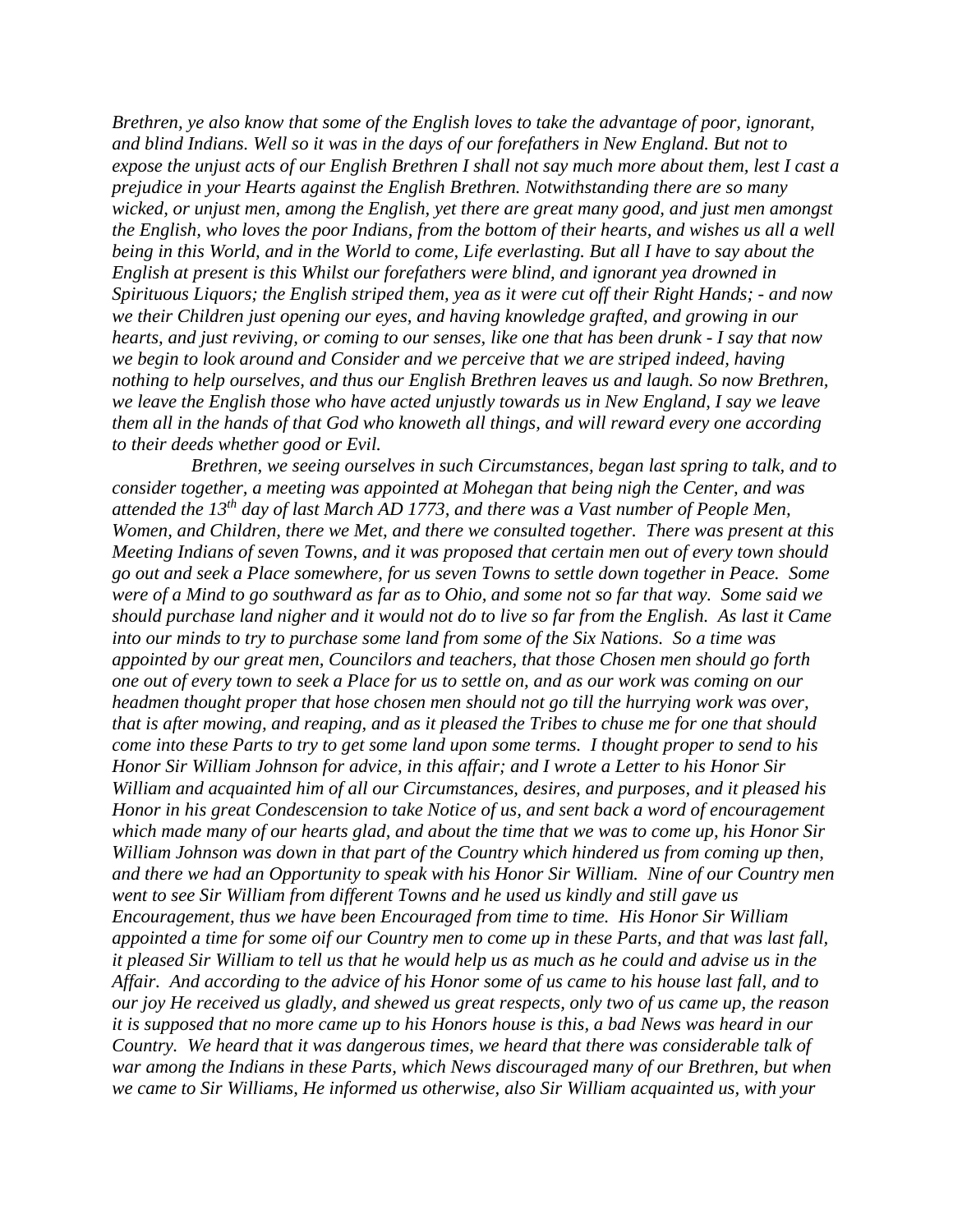*proceedings at which good News, we were very glad and our minds was disposed to come even to this town, to converse with you more particularly-but according to your desire and the advice of his Honor Sir William we returned from his House; after he had fully acquainted us of your good will towards us in New England, at that time Sir William delivered to me a few lines, so as I might shew them to my Brethren in New England, in them few lines was contained the answer which you gave to Sir Williams Message sent to you by Saghuagarat one of your Chiefs, concerning the Intentions of our New England Brethren, of removing to this part of the World if consistent with the minds of you our Elder Brothers, not only consistent with your Minds, but also with the mind, or approbation of his Honor Sir William. Yea here is, in my hand the Writing drawn from the Records of his Honor Sir William, which if you please ye may hear, so as things past may be fresh in your memory again, this Paper or Writing I carried myself thro' Six Towns of Indians in New England, and at every town I called the people together both small, and great, male, and female, and they received the good news with great joy. I did not go to the seventh town, by reason of the inconvenience of going by water; and also my business called me to be at home; so I made as much hast as possible-however they have heard of your good will: and purposed to send one from that Tribe at his time, but perhaps the wind was contrary so he could not get over to the main.-from the Town where I live at present, we sent a Young man, down to Our Brethren few days before we sat away, to stir them up, or to awoke them; and to tell them that the time is drawing nigh when we should go, to visit our western Brethren; and to discourse with them particularly; So we might be fully satisfied what to do in the next place, or how we should take the next Step, our Brethren thought it not Necessary to send great many at this time the reason is this, because there is a great body of snow the face of the Earth, which would hinder us from seeing the ground, if there was no Snow, doubtless some of our elder Brethren would now be present at this Meeting to converse with you, but my friends we hope ye will not be angry with us, because there is no more of us come to this place there was four of us that sat off together, from four different Towns, But two of our Companions gave out-the one his hip failed him, the other his Back and they returned, we know not how it is with them, But God who is good-and doeth good continually, gave us health, and strength, and prospered us by the way, and now in his own due time hath brought us safe to this place, and is allowing us an Opportunity to see your faces in Comfort, and to converse with you in Peace at this time so to God we give sincere thanks at thia time, in the presence of you all, for all his goodness towards us. We rejoice that God gave us favour in the Eyes of his Honor Sir William Johnson.-and we rejoice that God gave us favour in your Eyes, and we were glad to hear that ye found it in your hearts to pity us, or our Brethren in New England when ye heard of our Circumstances and not only we thank you, but all our Brethren in New England gave you their hearty thanks. Yea we have abundant reason to rejoice, we thought to try to purchase Land of you,-But we are exceeding glad that it is in your heart to give us land. Yea we thank you that ye have given us so much already.*

 *Brethren this Silver Pipe was sent to me, and this tobacco Pouch with it, to dispose of them according to the advice of his Honor Sir William Johnson. Brethren with pleasure I would tell you that Sir William received us gladly at this time also, and he advised me to deliver this pipe to the Chiefs at the Meeting, and to let the Pipe be kept in the Council house Continually, so at your assemblings ye might look on it; and smoke out of it, and remember us your Brothers in New England. His Honor Sir William said also, perhaps ye would think it very odd if there was no Tobacco in the Pouch, so his Honor was pleased to fill the Pouch, and sent it by me, to you*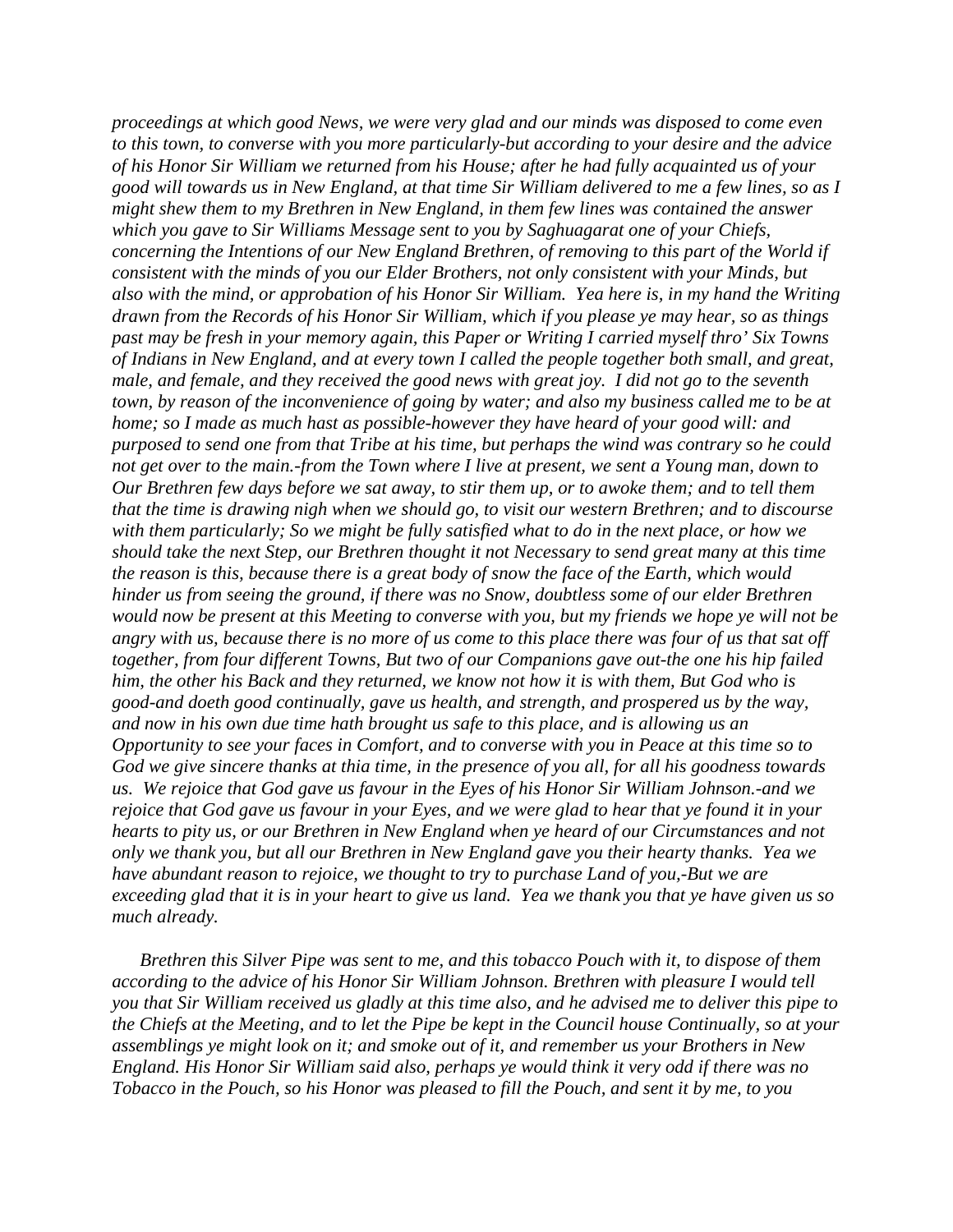*chiefs, that this day ye might smoke out of this Silver Pipe. So now I deliver this Pipe unto you, as a Sure token from our Several Tribes in New England that we are one and sincere in what we say and do, and now our Elder Brothers, I have told you of the State, and Circumstances of our Brethren in New England, and we have enformed you of our proceedings hitherto, and all we desire at present is to know whether ye are of the same mind as ever, whether your loves, and Pity is the Same towards your Brethren in New England, So our dear friends, and Brethren, we leave these few words which I have spoken for you to consider of at present, and hereafter I shall speak few words more for you to consider of .&c&c.*

#### The Oneidas answered Joseph Johnson on "fryday":

 *Kaunoaurohaure. Jan. 21st, 1774: Brethren, we receive you in the Name of your Seven Towns, or Seven Tribes in New England. Brethren, we rejoice, that it hath pleased God, in his due time, to allow us an Opportunity to assemble ourselves together, in order to converse together, so as we might know your State, and Circumstances in New England, and so you might know our Minds concerning you our Brothers. Brethren, we are glad that we have heard, how the Case stands on your Side, and we receive you, and your words very kindly, and we are glad that we have heard so much of your minds, and Brethren, we shall consider of all your words, and give you an Answer, when we shall be ready, and Brethren, as it is an affair of Great Importance, and as it requires time for Consideration, We hope that ye will not be uneasy, or be in too great a hurry to return, but wait Patiently, and Brethren, perhaps in twenty days, you will receive an Answer from us. Your Brothers, Brethren, we would ask you a Question. We desire to know how many have a mind, to come up, in these parts to live, or how many Houses, there is in a Town, or how many families, this is all that we have to say at Present."*

On Saturday towards Evening, January  $22<sup>nd</sup>$ , 1774, they gave a second answer, but were not ready to receive more for Consideration, because several were retired home being now almost night and the next day was the *"Lords day, which he hath made, and set apart for his own Service." "Brethren, we that are in this Council profess to be good, or Religious Men, so ye may put confidence in us, or believe what we say unto you. Be of good Courage Brethren; the Lord of this Place, would have to be of firm minds; be not discouraged for all the Inhabitants of this Place are very glad that ye are come up, in these Parts to live and now Brethren, we receive you into our Body, as it were, now we may say we have one head, one heart, and one Body, now Brethren our lives are mixed together and let us have one Ruler, even God our Maker, Who dwells in Heaven above, who is the father of us all. Brethren, we are sensible that the Devil is never idle, but is ever busy, and if the Evil Spirit stirs up any Nation whatsoever, or Person; against you, and causes your Blood to be spilt, we shall take it, as if it was done unto us; or as if they spilt the blood from own Bodies, and we shall be ever ready to defend you, and help you, or ever be ready to protect you according to our abilities…"*

### Another meeting was appointed for early on Monday Morning, January 24<sup>th</sup>,

 *"Kanoarohare, Brethren we ought all to adore God for his goodness to us from day to day and we ought to bless him, that he is allowing us this opportunity to assemble in this house, to consult together a little about the affairs of this World. Brethren, what we have further for your consideration is this, our purposes, or designs if God willing, this I know my elder Brothers, that we may consult together, and agree to do so, and so, yet if it is not the will of God all our Councils, and purposes will come to naught, or will be in vain, but if it please God, and He open*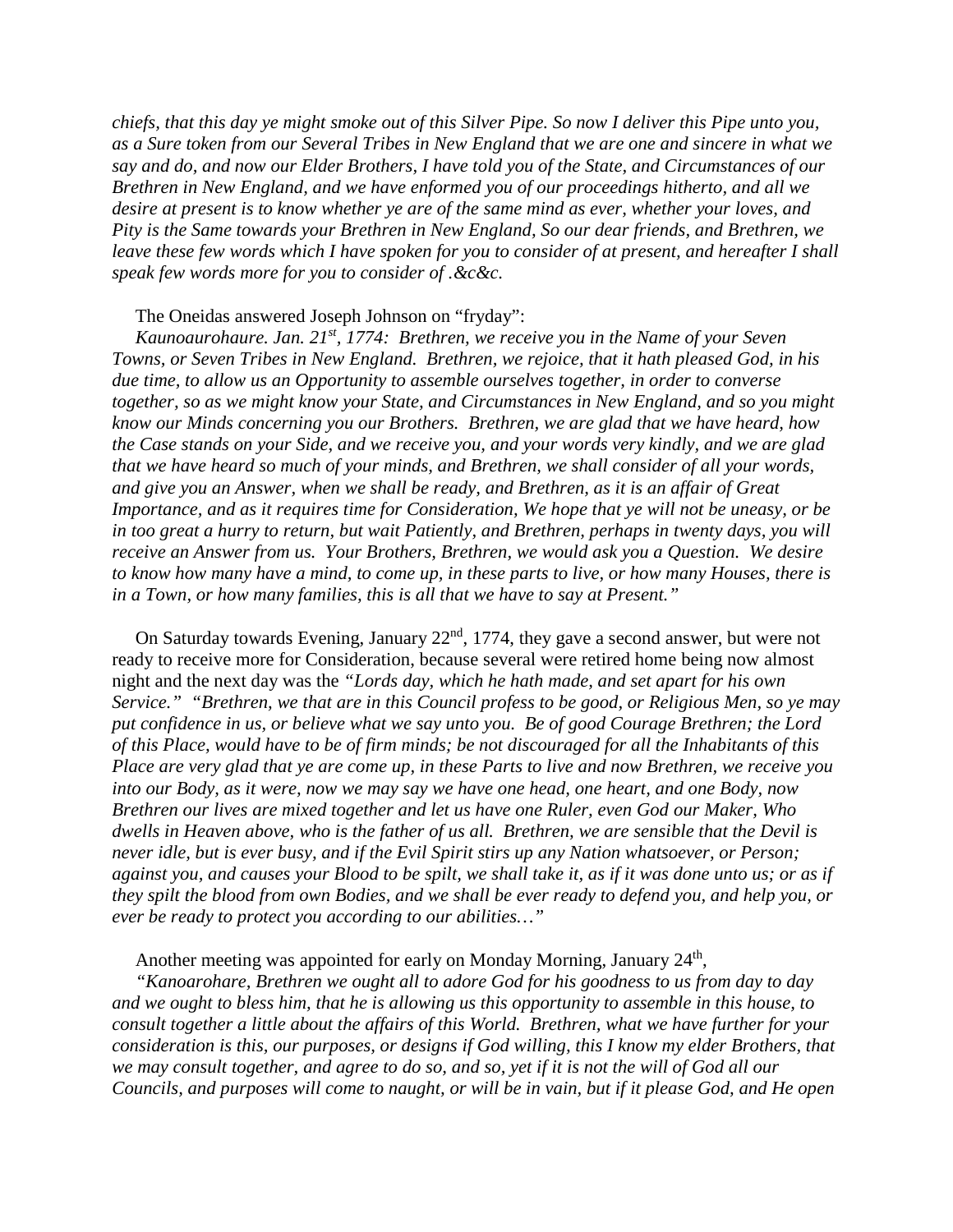*your hearts to pity us, and to receive us as a younger Brother, and help us in every deed; then will we come up and settle together in Peace, when you shall think of it, and where it will be most agreeable for us, all we desire is to live in peace, and to have things convenient.*

 *Brethren, I am very glad that my Ears have heard, those things which I have heard from you, in your Consultations since we have been in your Town, and as perhaps this is the last Opportunity that I shall speak unto you my elder brothers at this time, be so kind as to harken to the words of your younger Brother, who would speak this once more in the Name of the seven towns in New England first my elder Brother, that ye have considered of me, or my Brethren in New England, and I rejoice that ye find in your hearts love still remaining there, and pity towards your Younger Brothers in New England. I thank you that ye have so deliberately considered of those few words which I desired you to consider, and we thank you for your kind answer which ye gave to us, and to our Brethren in New England, we thank you that ye have taken us to be your Younger Brothers; we thank you that ye look upon us to be of the same blood as yourselves, and we thank you that ye have received us into your Body, so that now we may say we have one head, one heart, and one Blood, and may God keep us united together in very deed until we both grow white headed, and may God grant, that we may set down together, in his own due time, in peace, and now Brethren we thank you, that according to our desire, ye have been pleased to assemble yourselves together this once more, and my elder Brothers, I have not few words more to communicate unto you which I beg ye would take under your deliberate consideration. Brothers, ye was pleased last fall to give us an Encouragement of ten miles square, of Land for which we all was very glad, but in our Consultations we thought that it was not quite sufficient, perhaps we should soon clear so much, or settle so much if prospered, or blessed, then we should have somewhere else to look, to put our children on, so as they may live. But our elder brothers, ye know that it is a very hard thing for Parents, and Children to separate, and we desire to live together in peace, if it be the pleasure of God our Creator, and Preserver, and Brethren, if it please you to give us Land-Sufficient for us, and our Children after us, then will we be glad indeed, and Come and set down in peace Side of you our Elder Brothers. If ye be pleased to give us more land it will gladden the hearts of many poor Indians in New England. We are glad Brethren that ye have so much at your disposal. But thus much I have to say for your present Consideration delivered Jan 24th Wrote by Joseph Johnson at Johnson Hall. 1774[16](#page-12-0)*

The third answer of the Oneidas was given on Monday, January  $24<sup>th</sup>$ , 1774 at Kaunoaurohaure:

 *"Brethren, since we have received you as Brothers, we shall not confine you, or pen you up, to Ten Miles square; We have much Land at our disposal, and you need not fear but that you shall have Land sufficient for you, and for your Children after you. We would have you to fix your Minds here, and here alone, and when ye come to live up here, we desire that ye would not harken to the invitations of other Nations, who may invite you, to go further back. Brethren, we say let your Minds be at ease, be not troubled but come, and settle down in Peace, and live in peace forever."*

 *Farmington May 2d AD 1774*

<span id="page-12-0"></span><sup>&</sup>lt;sup>16</sup> "The Letters of Eleazar Wheelock's Indians" edited from the Originals by James Dow McCallum. Publ. By Dartmouth College Publ. 1932 pp160-167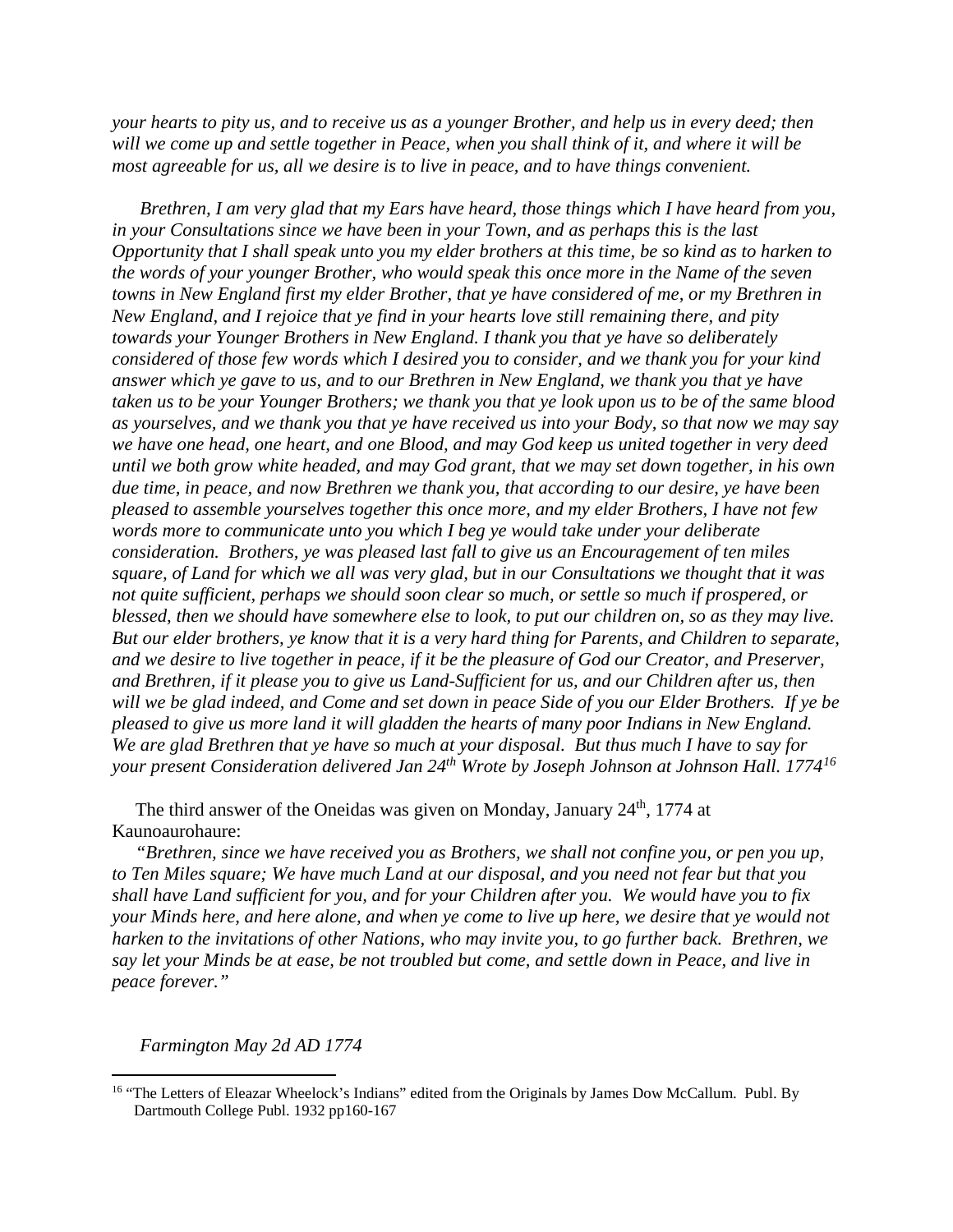*To the Rev'd Mr. Eleazer Wheelock, D.D.*

 *My kind and Honored Benefactor, with love and gratitude in my heart, and much humility would I once more attempt to write to your worthy Person. …*

 *And Rev'd Sir methinks, that it is not for want of Gratitude, or love, that I have not visited you, my kind Benefactor, but to speak the truth, it is Poverty. I have always been poor, as all my Brethren are likewise, yet I have lived somehow hitherto. And Rev'd Sir perhaps I can give good reason for my Poverty, I would tell you in the first place that I have kept School, here, at Farmington since Nov'r 15th 1772. First ten weeks I had six pounds this ten weeks I was as it were upon trial. Afterwards I went to Boston being well recommended by the Rev'd Mr. Pitkin, who is my kind and wise Overseer, and when I was at Boston the Gentlemen, was pleas'd to give or offer L20 per Annum for my Encouragement, I thought it too little Wages, but I concluded, saying, I would go to Farmington and see what more the Indians would give, and if they give me proper Encouragement, I would continue keeping the School. The Indians after I saw them offered four pounds more which made 24L per Annum So I have kept and so keep still. Well I believe I could Live very comfortably with L24 per Annum if I spent my Money only for myself, but now I am going to tell you the Reason for my Poverty. I have been seeking the good of my poor Indian Brethren, for this some time, for the good of the Indians in particular that Live in these seven Towns—Farmington, Nihantauk, Mohegan, Pequt or Gretton—Stonington, Narragansett & Montauk and notwithstanding I am Master of a School yet I have traveled much in the run of one year I have even hired another Master in my room whilst I was absent. I have been the foremost all along even to this Say. I have been to the Hon. Sir Wm. Johnson twice, one in Oct.1773 and again in Jan. 1774. At that time I went even to the Onoida Village where the Rev'd Mr. Kirkland preaches – And I have the pleasure to tell you that his Honor Sir Wm. Is well pleas'd with the grand design which I have in my view and his Honor Sir Wm. Has favor'd us New England Indians very highly and he has done us much good, we have as much land as we shall want, given to us New England Indians by the Onoidas and we have had invitations from Nations 600 Miles back of Sir Wm. It is strange to me that we meet with such good success. I humbly hope there is Providence in this, and O! what a pleasing prospect, sometimes opens to my View, who knows what is in the Womb of Providence, but what I am after to tell you, that in all my travels up and down the Country, I have been at my own Expense, which is owing to the great poverty of the Indians. I have Rec'd only 3 dollars from the Indians since I have been in this service. But I blame them not, for Indians are truly poor, I have been at great Expense sometimes, especially last winter I was gone six weeks hired a Master all the Time, and when I came down from Onoida, after I had tarried there Eight days there was several of the great men, Lords & Warriors came down to Sir William's with me, in order to confirm their words at Sir Wm for said they there is the only place to have all things done well, strong & sure, there was twelve that came down with me, and I bore all their Expenses even to Sir William's or till we got to Sir William's and I believe it is about 100 Miles. So have I spent my Money and this is it what makes me now so poor, that I have not one penny Clear, no, I am now in debt, for provision and little Cloathes, and I can't come up to you very soon, or at least till I can get money to pay my debts, and bear my expenses to your Residence. I want to see you very much once more. I must go up to Sir William's again in September the first part I don't know how I shall go through all what is before me, unless Kind Providence doth provide for my necessities unexpectedly. I know not where to go for help, if my kind Benefactor was nigh I verily believe you would relieve me greatly & even Encourage me but I end leaning upon the Lord. I am your well-wisher & pupil Joseph Johnson*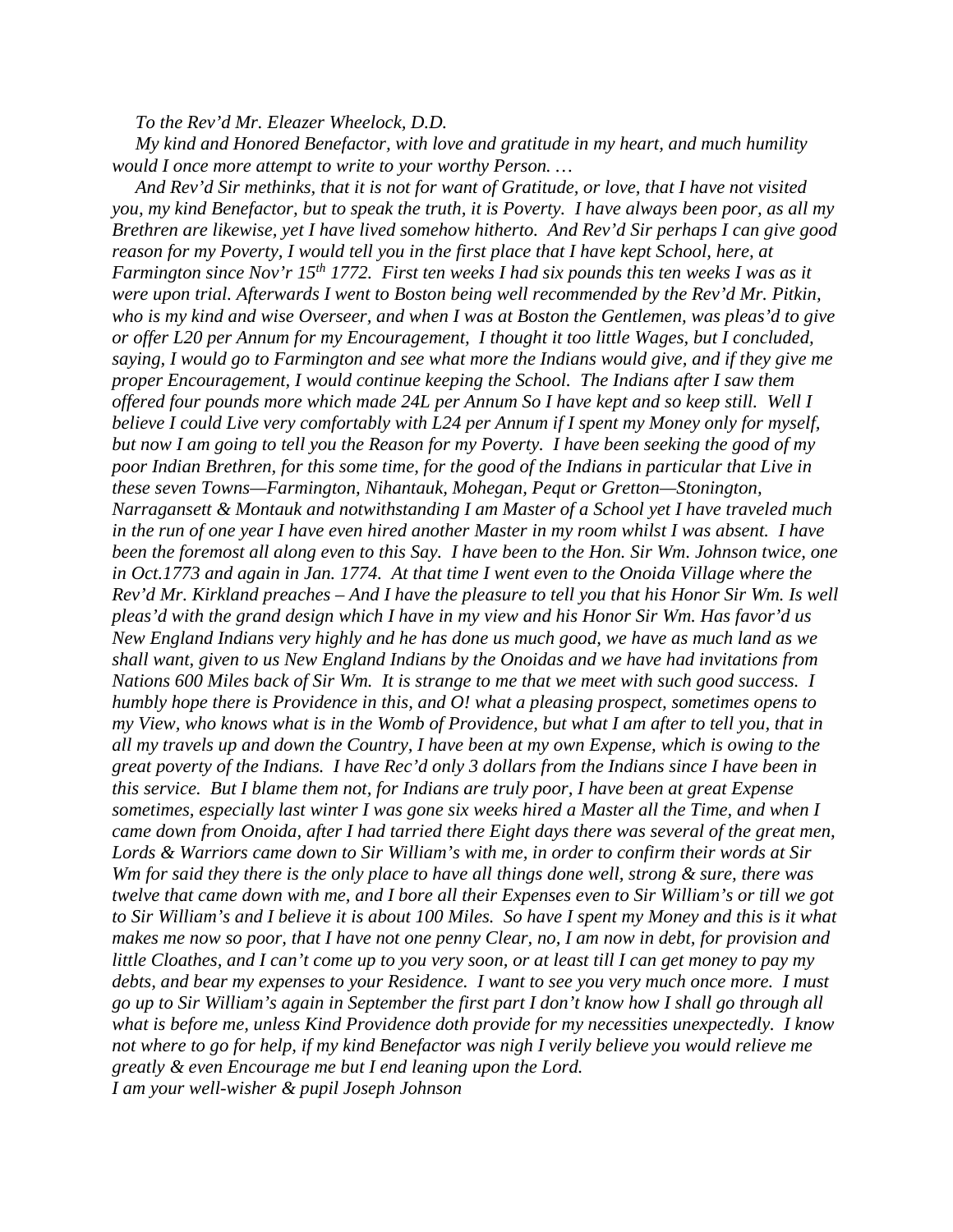Joseph continued teaching at Farmington until the summer of 1774. Many of the Tunxis Indians felt his influence. Converts were made under his ministry and the Tunxis continued to be the strongest supporters of his great plan of migration to Oneida lands.

 He was ordained at Hanover, N.H., on the twenty-fifth of August, in the expectation of undertaking a westward mission. Many of the Tunxis Indians felt his influence. Converts were made under his ministry and the Tunxis were the strongest supporters of his great plan of migration to Oneida lands.

 *"On the memorial of Joseph Johnson, a Mohegan Indian, shewing to this Assembly that he has been at considerable expence in making the necessary preparations for the removal of sundry tribes of Indians out of this Colony, in which undertaking he has the countenance and encouragement of Sir William Johnson and others; praying this Assembly to grant him such sum of money out of the Colony treasury as they shall think fit, as per memorial on file : Resolved by this Assembly, that the said Joseph Johnson shall have six pounds allowed him out of the treasury of this Colony, and the Treasurer is hereby ordered to pay the same accordingly."[17](#page-14-0)*

On October 4<sup>th</sup>, 1774 Guy Johnson's sent a letter to the Oneidas affirming their grant of land to the New England Indians:

*By Guy Johnson Esqr. Superintendent of Indian Affairs for the Northern Department of North America &c &c –Whereas the Indians of the Mohegan Narraganset Montock, Pequods of Groton and of Stonington, Nahantick, Farmington, Inhabiting within the New England Governments, Did Last Year represent that they Were Very Much Streightened and Reduced to Such small Pittance of Land that they could no longer remain there and did through the channel of Sir William Johson Bart, late Superintendent Apply to the Six Nations for some lands to Live on Which was at Length agreed to in my Presence at the last Treaty and a Tract allotted them by the Oneidas, And Whereas Some of them have since in Company with the Oneida Chiefs view'd the said lands and Determined on its boundary as followes desireing a Certificate of the Same and that it might be Entered on the Records of the Indian Affairs, Viz. Beginning at the West End of the Scaniadaris, or the long Lake which is at the Head of One of the Branches of Orisca Creek and from thence about twelve Miles Northerly or so far that an Easterly Course from a Certain point on the first Mentioned Course Shall Intersect the Road or Path leading from Old Oneida to the German Flatts Where the said Path Corsses Scanindowa Creek Running into the Lake Oneida. Then the Same Course Continued to the Line Settled as the Limits between the Province of New York and the Indians at the Treaty of Fort Stanwix in 1768, thence Southerly along the said Line about thirteen Miles or so far as that a Westerly Line from thence keeping one Mile South of the Most Southerly Bend of Orisca Creek Shall Reach the Place of Beginning so as to comprehend the Lake first Mentioned – I Do therefore in Compliance With the Joint Request of the said Oneidas and New England Indians Declare that the Said Oneidas Do Grant to the said New England Indians and there Posterity for Ever Without Power of Alienation to any Subject the Afore Described Tract with its Appurtenances in the Amplest Manner. Also full Liberty of Hunting all sorts of Game throughout the Whole Country of the Oneidas, Beaver Hunting only Excepted. With this Particular Clause or Reservation that the same shall not be Possessed by any Persons Deemed of the said Tribes Who are Descended from or have Intermixed with* 

<span id="page-14-0"></span><sup>&</sup>lt;sup>17</sup> The Public Records of the Colony of Connecticut [1636-1776] p 314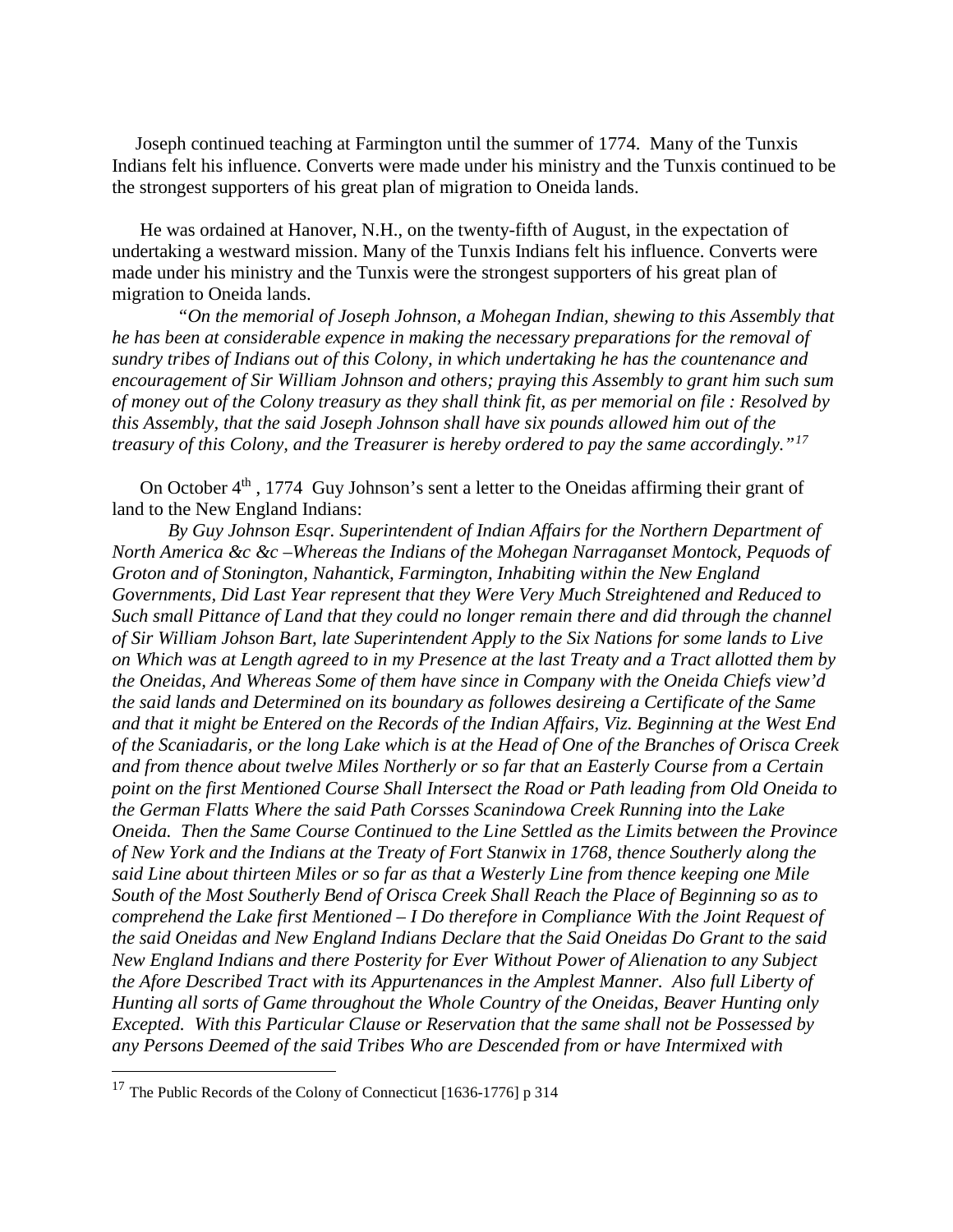## *Negroes and Mulattoes. Given under my Hand and Seal at Arms at Guy Park, October the 4th, 1774.[18](#page-15-0)*

In the Public Records of the Colony of Connecticut:

*.*

 *"On the memorial of Joseph Johnson, a Mohegan Indian, shewing to this Assembly that he has been at considerable expence in making the necessary preparations for the removal of sundry tribes of Indians out of this Colony, in which undertaking he has the countenance and encouragement of Sir William Johnson and others; praying this Assembly to grant him such sum of money out of the Colony treasury as they shall think fit, as per memorial on file : Resolved by this Assembly, that the said Joseph Johnson shall have six pounds allowed him out of the treasury of this Colony, and the Treasurer is hereby ordered to pay the same accordingly."[19](#page-15-1)*

 On the 4th day of October, 1774, the Oneidas transferred to them by a deed of gift, so called, a considerable tract land of land lying west of the "Property Line".

 The great practical difficulty of securing sufficient funds to carry forward the emigration had yet to be met. Joseph Johnson had already contracted personal debts in the cause. He wrote to Wheelock again on Oct 17<sup>th</sup>, 1774, that he had returned "*from the Onoida Country, and I have met with all the Success that I could possible expect, There is now secured to these Seven Tribes, Mohegan, Narragansett, Montauk, Grotton, Stonington, Nihantuck, and Farmington, a very large Tract of Choice good Land.- and it is expected that a considerable number from these parts will go up early next Spring, that is, in first of March next if nothing happens more than common before then.-" "Colonel G. Johnson is exceedingly friendly, their seems to be a door opening for Great good to the Western Nations. It is very likely that there will be a loud Calls for several Schoolmasters among the Six Nations soon who have received us into their Body, Joseph Brant said, that he should, at the Grand Congress to be held at Onondaga soon, recommend to them learning, he said that he should say much about learning, he seemed, as well as the Onoidas to be much pleased with our design of having a School, soon as possible, in our proposed new Town, whence some, at least two likely youth from each Town, or Tribe, might be instructed &c: that they might have teachers of their own Tribes or Indian Brethren...*" Joseph thought it quite likely that he could master the Indians language in six months, while living among them and then probably could preach at Onondaga, their principal Town. He begged Wheelock, *"I want Assistance much, or more than ever I did, have I not been well employed for a long time, deserved I no encouragement, surely, I believe there is but very few, who would put themselves so much out of the way, to bring about such a Noble Design, as poor me hath already done, for it not customary now days for any to go a warfare at their Charges, but have I, yes, verily, and I have reduced myself very low, tho I have abundant reason to rejoice that the Lord hath hitherto appeared for my help in times of great difficulty. My last Journey has been long, and very expensive, the whole of the burden seems to lie upon me providentially and I had money Just enough to bring me hungry home-&c: my debts remain unpaid, and I can not get any money from those Indians, as yet, who are in debt to me, and I am in great strait, my Clooth are worn out, and I am ashamed to run for this in debt, and I am fit for no employ at all at present being* 

<span id="page-15-0"></span> <sup>18</sup> Brothertown Indians' Superintendents' document, #80559, c. 1774-1805; Sir William's Johnson Papers, Sir William's Passing 1774, Proclamation dated October 4, 1774.

<span id="page-15-1"></span><sup>&</sup>lt;sup>19</sup> The Public Records of the Colony of Connecticut [1636-1776] p 314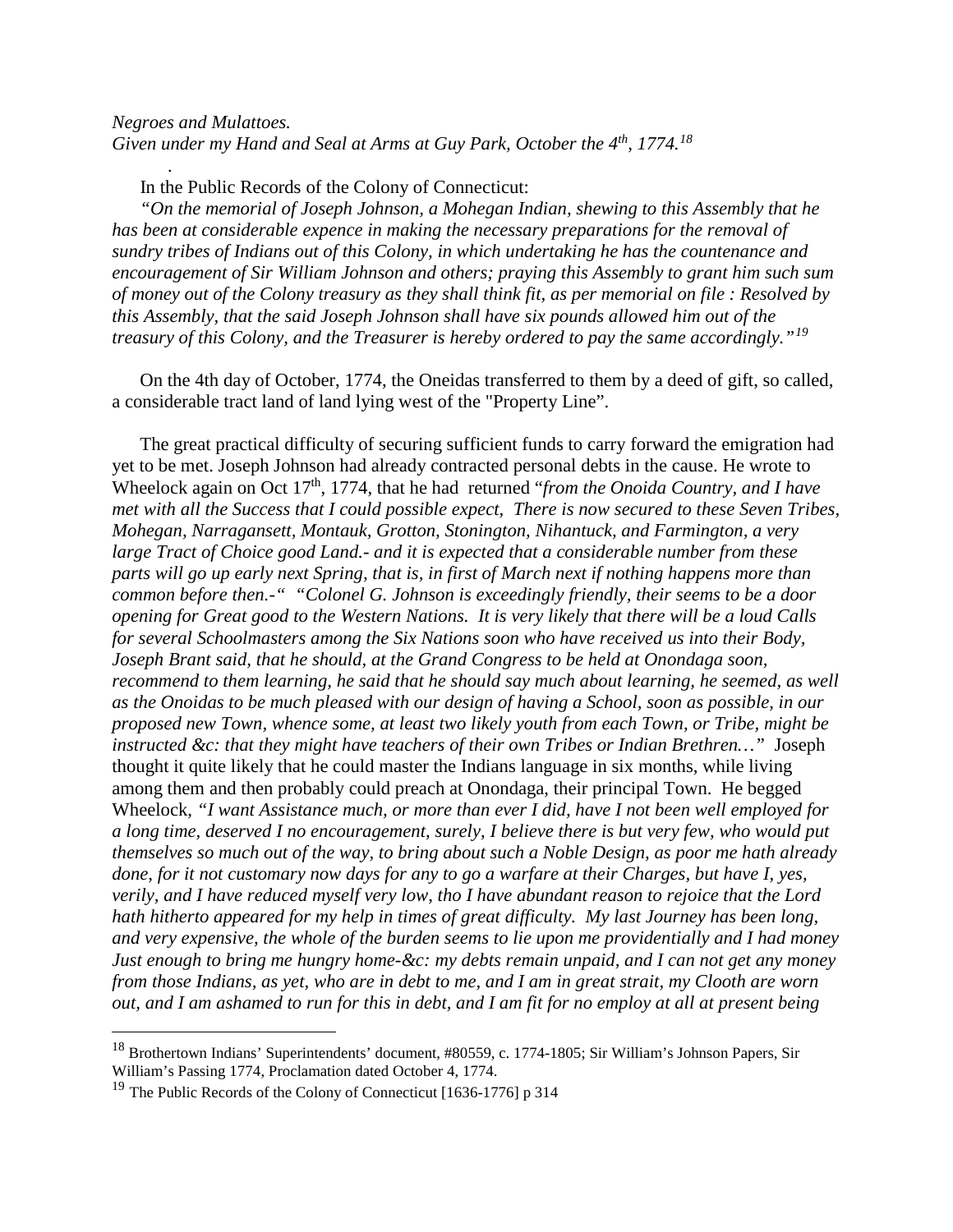*so ragged…" He solicited funds from several sources. He went to the Indians of the seven towns and showed them the deed to the Oneida lands and crusaded for the emigration. He wrote Dr. Rodgers, the Presbyterian Minister, thus of his success: 'They are engaged to go on in prosecution of the design which I made know to you and we purpose to set off from hence [Mohegan] or from these parts the 13th of March next. I believe that there will be upwards of 60 young men from the several tribes who will go as first settlers of land granted to us by the Oneidas. However, there is 58 able working men on whose word I believe we can rely. From Mohegan 10. From Narragansett 20. From Montauk 13. From Nehantic 5. From Farmington 10 = 58, & there are other tribes so deeply in debt that they cannot go this season, but fully intend to go soon as possible, that is Grotton & Stonington... " It was thought the best way to move to Oneida would be for the hardiest men to go first and prepare some shelters and try to plant some gardens for food, then the families could move up and finally the aged men and women who could rely on their sons. Dr. Rodgers thought that if Joseph asked Wheelock for a recommendation, that perhaps he could petition the Board on his behalf to give him "fifty Pound Sterling per annum."*

Once again, he pleaded with Wheelock on December  $4<sup>th</sup>$ , 1774, when Wheelock continued to ignore his pleas for assistance, was he still harboring ill will towards Joseph for his leaving the school at Oneida, and wandering the world for a few short years, before he settled down once again at Farmington. Joseph begged him *"to give me an Answer, so as I might know what to depend upon.- now I am betwixt hope, and Despair.- and I know not which way to turn, the time is very short before I must be obliged to go to take Possession of the Land granted to us New England Indians – there are some going out of every Town, to whom the Land is granted.-that is out of Seven Towns.-there is nine from Mohegan that is going next Spring to take Possession. things look very Encouraging.-my Debts remain unpaid and I do not know how I shall get along this winter. I have nothing to live on hardly…"*

 *"When the spring opened - and it may have been on the thirteenth of March, as they had planned - the first company of emigrants set out for their new home. How many there were, and what their fortunes were on the way, we cannot tell. Joseph Johnson, David Fowler and Elijah Wampy were among them, as were John Skeesuck, James Shattocks and Samuel Tallman. They arrived safely in the Oneida country, and immediately set about building log huts in that wide expanse of wilderness, making gardens and planting corn-fields. All might have gone as they had planned had it not been for the war-cloud which burst in all its fury that spring over the New England colonies. These Indians heard the sound of the patriot's gun, though they were far away."[20](#page-16-0)*

 The Revolutionary War was coming and "one of the most serious concerns which faced the colonies in the early days of the Revolution was as to the attitude of the Six Nations. Many have known that the Oneidas remained faithful to the Patriots, notwithstanding the strenuous efforts which were made to alienate them; but no one has ever given credit to the Christian Indians of New England for this, to whom it belongs no less than to Samuel Kirkland. They had reached Oneida at the opportune time, and their voices were at once raised in behalf of their white

<span id="page-16-0"></span><sup>&</sup>lt;sup>20</sup> "Samson Occom and the Christian Indians of New England" by W. DeLoss Love. Publ Syracuse Univ. Press 1899. P225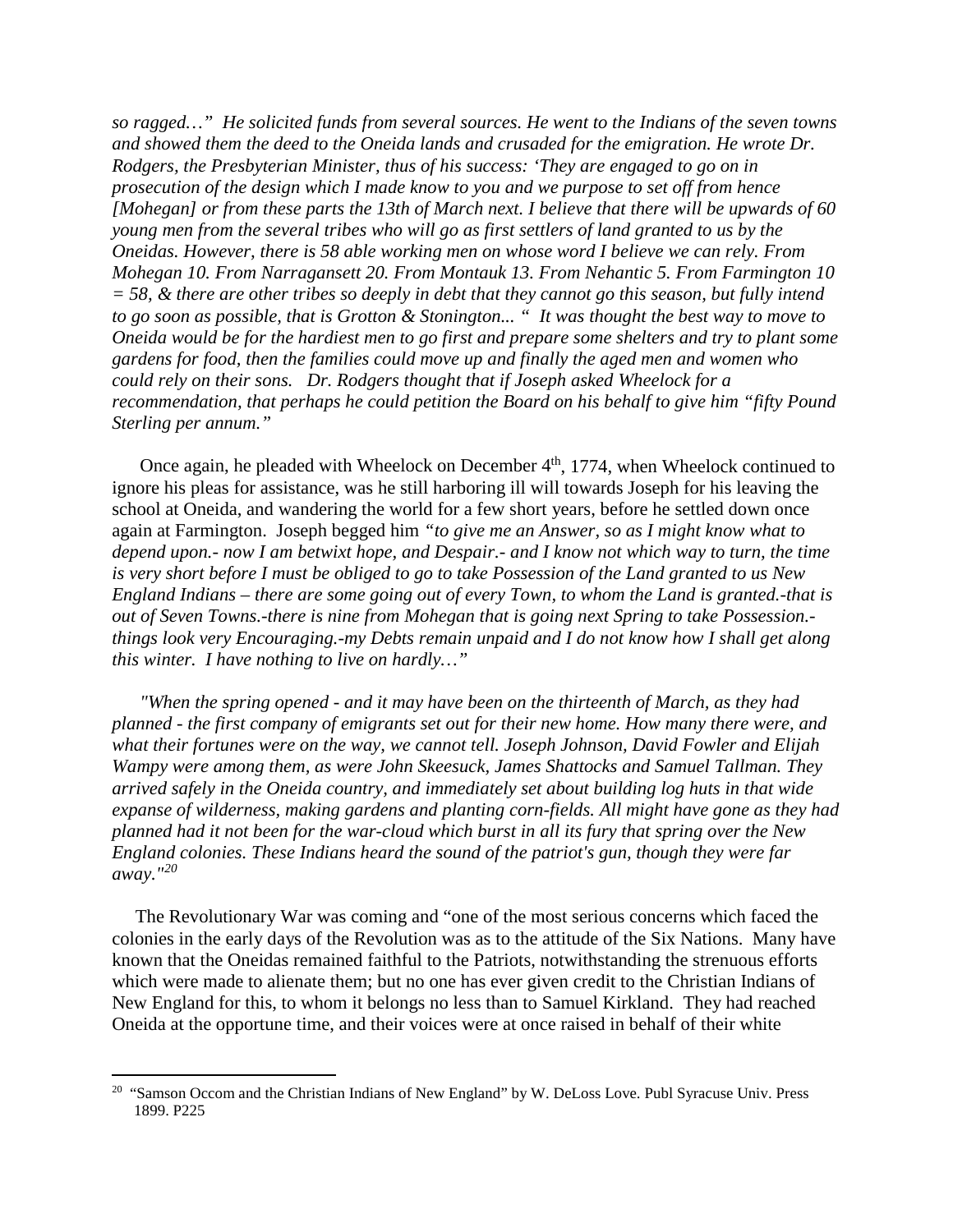friends."<sup>[21](#page-17-0)</sup>

 "It was they who inspired the "Declaration of Neutrality," which was carried to the four New England Provinces dated June 19, 1775. We think, indeed, that one of their number wrote it. They certainly carried it eastward. It begins thus: *"As my younger Brothers of the New England Indians who have settled in our vicinity are now going down to visit their Friends, & to move up Parts of their Families that were left behind, with this belt by them I open the Rode wide, clearing it of all obstacles that they may visit their Friends, & to return to their settlement here in peace."* At that date Joseph Johnson was on his way to New York, where he presented a petition to the provincial Congress on the twenty-first and received L10 New York currency. In this he states that some had already returned to new England and three more were to follow him to New York for whom he requested a passport. These were John Skeesuck, James Shattocks and Samuel Tallman, and some days afterwards they joined him. Possibly they were the bearers of the *"Declaration of Neutrality"* which contained the welcome news."<sup>22</sup>

In Provincial Congress, New York on June 22<sup>nd</sup>, 1775 a passport was issued to Joseph Johnson and his three friends: *To All Officers in the Service of the Colonies, Members of Committees, and Others the Friends of American Liberty.*

 *Know ye that Joseph Johnson, an Indian of the Mohegan tribe and a licensed Preacher of the Gospel amongst the New England and Onoida Indians, having applied to this Congress for a Passport for himself and three other Indians his Companions, now here on a Journey from the Onoida Country to New London, Connecticut: We well convinced of the friendly Disposition of said Joseph Johnson to the Inhabitants of the American Colonies, and of his intentions and good Offices to preserve and maintain peace and harmony between them and the Indian Nations, DO Requesat and desire you to afford all necessary aid and Protection to the said Joseph Johnson and his three Indian Companions, being James Shattock, John Skesuck and Sam Tallman; and to permit them to pass freely and safely to their Journey to New London aforesaid.[23](#page-17-2)*

 *We do also request the said Joseph Johnson in our name and on behalf of the whole Colony of New York, to assure the Onoida Nation, and all other our old Friends and Allys of the confederated Indian Nations, that we love and esteem them as our Brethren; that we desire to maintain with them the old friendship which Subsisted between us from the Time of our forefathers, and that the path between us may be kept free and open at all times; and that we desire That they do not give Ear to any false Reports to the Contrary-.*

 *By order & on behalf of the Provincial Congress.[24](#page-17-3)*

<span id="page-17-0"></span><sup>&</sup>lt;sup>21</sup> "Samson Occom and the Christian Indians of New England" by W. DeLoss Love. Publ Syracuse Univ. Press 1899 pp225-226

<span id="page-17-1"></span><sup>&</sup>lt;sup>22</sup> "Samson Occom and the Christian Indians of New England" by W. DeLoss Love. Publ Syracuse Univ. Press 1899 p226

<span id="page-17-2"></span><sup>&</sup>lt;sup>23</sup> "Samson Occom and the Christian Indians of New England W. DeLoss Love, PH.D., 1899 Chapter XIII Indian Friends at Stockbridge 1734-1783 pp. 226 "Annals and recollections of Oneida County" By Pomroy Jones "On the 22d of June, 1775, the Colonial Congress of New York grunted a pass to Joseph Johnson, "a Mohegan Indian, and licensed preacher among the Brotherton and Oneida Indians, and his three friends, James Shattuck. John Skesuck and Samuel Tallman, to New London, Connecticut, and back" to Brotherton."

<span id="page-17-3"></span><sup>&</sup>lt;sup>24</sup> "The Letters of Eleazar Wheelock's Indians" edited from the Originals by James Dow McCallum. Publ. By Dartmouth College Publ.pp191-192.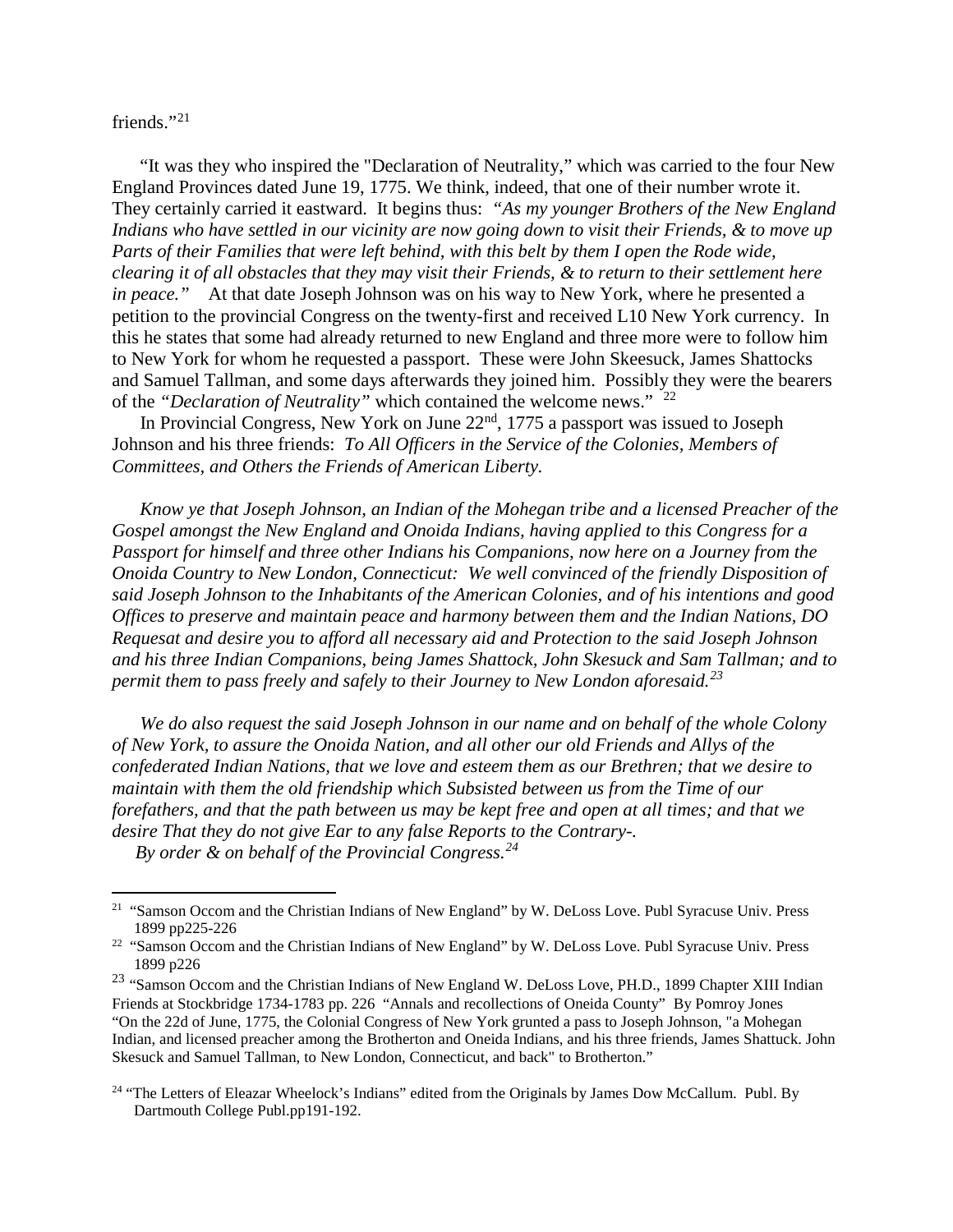Johnson and his Companions went on to Mohegan and on the seventeenth of July set out back to the Oneidas to deliver the message from the Provincial Congress. Again he was in New York August twenty-sixth and on the eleventh of September received a pass from the Committee of Safety:

 *"The bearer Joseph Johnson an Indian Preacher of the Mohegan Tribe having given Proof of his attachment to the Cause of American Liberty, We do therefore recommend him to the favor & Protection of all the Friends of American Liberty."*

On January 16<sup>th</sup>, 1776, Joseph Johnson received a Commission:  *Rev. Sir*

 *With this you have our general Recommendation which we shall be rejoyc'd to hear may prove of any Service to you in the Course of your Travels-We are very sensible that is of the greatest Consequence to us to retain in Friendship the Indians on our Frontiers, especially those of the Six Nations among whom you have for several years past been a Missionary whose Alliance We wou'd heartily wish by every prudent Measure to retain firm & unshaken, and We beg Leave earnestly to request that you wou'd use your utmost Endeavours to brighten the Chain of Friendship which has for many years past subsisted between Us & them-that you would on your first Arrival among them present our cordial Love & Regards, and let them know how highly We respect them for their wise & prudent Conduct-that when they have been so pressingly solicited by our most cruel, unnatural Enemies to take up the War Hatchet against Us, They, judging the dispute between Great Britain & America to be a family Difference determined not To intermeddle in the quarrel hoping We might soon be reconcild, & expressing the warmest Wishes to that purpose-which is an Example of the noblest kind & ought to raise a Blush upon our Faces, when we, who profess a Religion of peace and to teach it to other Nations, find ourselves outdone by those who are but as Infants in ye same Religion-We would further recommend to You Sir, that you exert yourself by all means to preserve & cultivate a good Understanding between us & the said Indians watch all opportunity to prevent a Breach thereof.*

 *That you would also enlighten them into the Nature of the Dispute between our parent State & the Colonies, being an unjust Claim set up by wicked and designing men who have persuaded our Sovereign to infringe upon, if not, to strip the Inhabitants of the Colonies of their native Rights & privileges, and thereby to take as much of the produce of our Lands, our Trade and Fishery from Us, as they on the other side of the Great Waters may think proper without our consent-And if at any time there should appear the Least Danger of a Rupture from the base Intrigues of our Enemies to give the earliest advice possible to some of the Colonies-* 

 *Wishing you health, an agreeable Journey and safe Arrival at your designed Abode-We rest your assured Friends-*

 *Colony of New Hampshire Exeter 16th January 1776[25](#page-18-0)*

 *In the House of Representatives*

*VOTED-That the above Letter be presented To the Rev'd Mr. Johnson as the Sense of this house, & that the same be signed by the Speaker of this house and the President of the Council-Sent up to the Honorable Board (P. White Speaker)* 

<span id="page-18-0"></span><sup>&</sup>lt;sup>25</sup> "The Letters of Eleazar Wheelock's Indians" edited from the Originals by James Dow McCallum. Publ. By Dartmouth College Publ pp194-195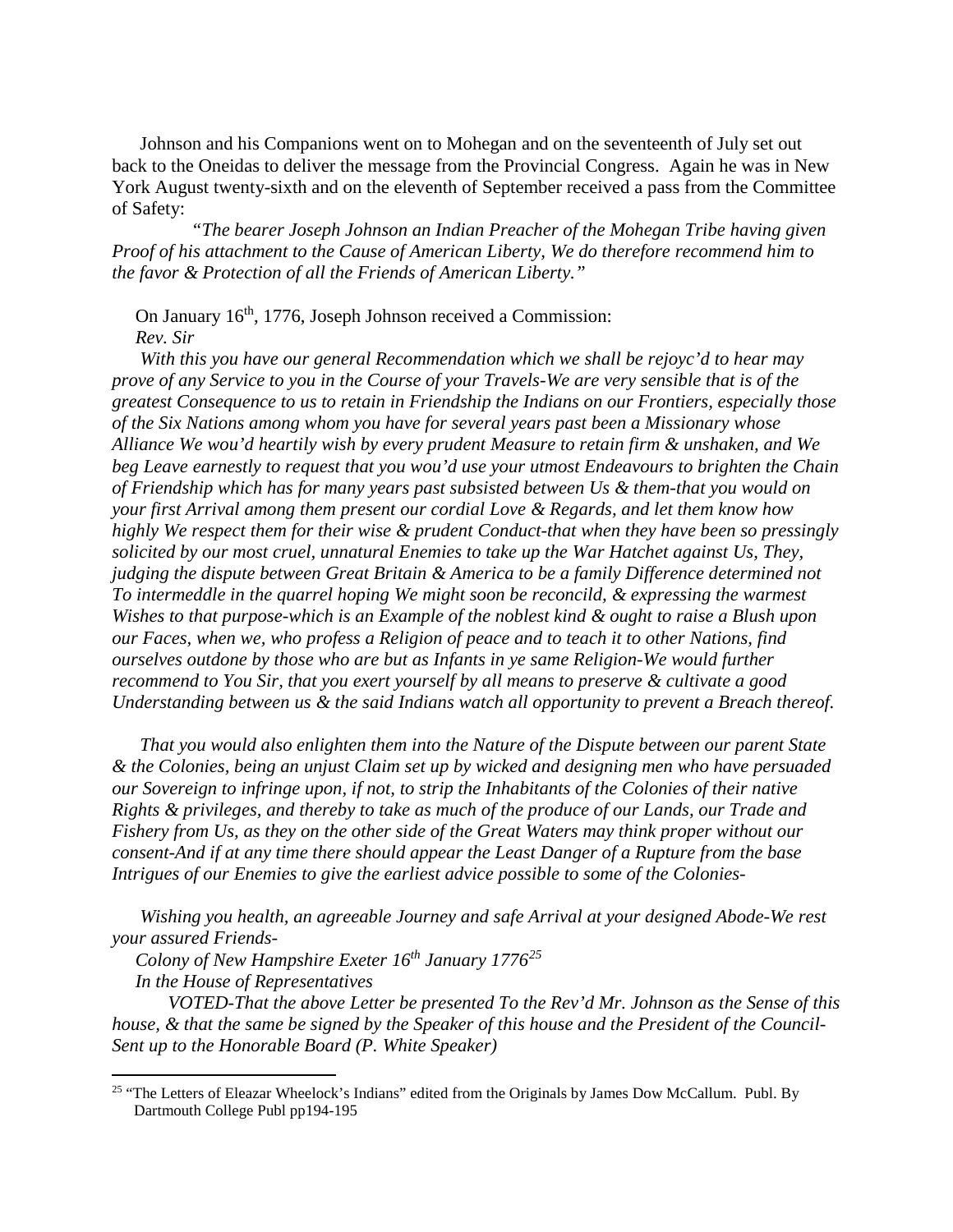*In Council, Eodem Die, read & concurred-M Weare-President*

 *Testimonial of the Colony of New Hampshire to Joseph Johnson Colony of New Hampshire – To all Christian People to whom These presents may come-The Council and Assembly of the colony of New Hampshire send Greeting-*

 *The Bearer of this the Rev'd Joseph Johnson who has for several years past been employed as a Missionary among the Western Tribes of Indians having in the Course of his Travels come through this part of the Country & made a short Tarry with Us, in which Time he has by his Conversation, prayers & preaching approv'd himself to Us; We readily embrace the Opportunity to recommend him, not only as a Friend to the Cause of American Liberty, but as a modest, discreet, sensible Man whose influence among the Indian Nations has been & may be very serviceable to the Colonies- that he appears well calculated by Birth & Education to itenerate & preach the Glad Tidings of the Gospel among those our Brethren; an Alliance & Friendship with whom We ought undoubtedly by ev'ry prudent Measure to retain firm & unshaken-*

 *And as Mr. Johnson's Dependance for present Support in his Mission has been interrupted by the unhappy contest between Great britian & the Colonies, which necessarily reduces him to great Indigence, We woud further recommend him to the Benevolence and Charity of all his Christian Brethren upon whom he may occasionally call in his Travels.*

 *In the House of Representatives Jan 16th 1776*

*VOTED That the above & foregoing be Delivered to the rev'd M. Johnson as the Mind of the general Assembly of this Colony-and that the same be Sign'd by the Speaker of this house & by the Presifdent of the Councill-Sent up for Concurrence*

*P. White Spraker In Council Eodem Die, Read & Concurred M. Weare President[26](#page-19-0)*

 Indian participation in the Revolution was less restricted by law than for the Blacks in Connecticut. Many of Connecticut's Indian Soldiers were from the Mohegan tribe which resided in New London County. Joseph Johnson was no exception. He traveled with the objective of promoting the Rebel cause. He tried to mediate between the rebel colonies and the Oneidas and their "Six Nations" allies. The climax of these efforts came on February 20, 1776, when he met with,: His Excellency General Washington*" at his Cambridge, Massachusetts headquarters, and offered to undertake a mission to what he called the "Back Nations," that is, to tribes beyond the colonies'* frontiers. General Washington gave Johnson a letter:

February 20, 1776

*Sir:*

 *"I am very much pleased to find by the strong recommendations you produce, that we have amongst our Brothers of the Six Nations a person who can explain to them the Sense of their Brothers on the dispute between us and the Ministers of Great Britian. You have seen apart of our Strength, and can inform our Brothers, that we can withstand all the force, which those who* 

<span id="page-19-0"></span><sup>&</sup>lt;sup>26</sup> "The Letters of Eleazar Wheelock's Indians" edited from the Originals by James Dow McCallum. Publ. By Dartmouth College Publ p196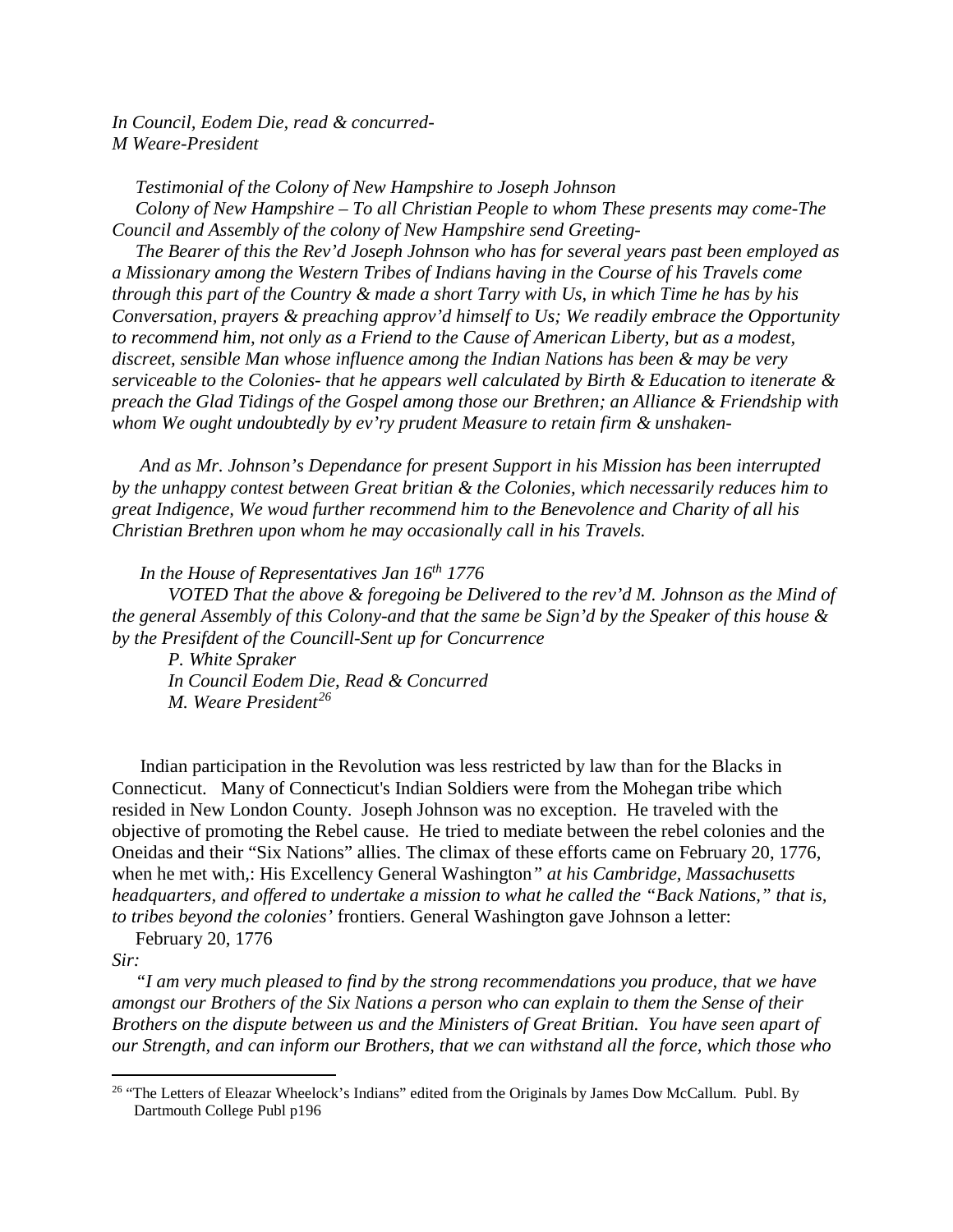*want to rob us of our Lands and our Homes can send against us.*

 *You can tell our friends, that they may always look upon me, whom the Whole United Colonies have chosen to be there Chief Warrior, as their brother. Whilst they continue in Friendship with us, they may depend upon mine and the protection of those under my command.*

 *Tell them that we don't want them to take up the hatchet for us except they chuse it, we only desire that they will not fight against us. We want that the Chain of Friendship should always remain bright between our friends of the Six Nations and us. Their attention to you, will be a proof to us that they wish the same. We recommend you to them, and hope by your Spreading the truths of the Holy Gospel amonst them, it will Contribute to keep the Chain so bright, that the malicious insinuations or practices of our Enemies will never be able to break this Union, so much for the benefit of our Brothers of the Six Nations and of us.*

 *And to prove to them that this is my desire, and of the Warriors under me, I hereto Subscribe my name at Cambridge this 20th day of February, 1776." G. Washington.[27](#page-20-0)*

Written by a secretary and signed by George Washington.

 Joseph Johnson was asked to carry *"messages of peace to the Indians."* Joseph was still at home in Mohegan with his wife, who was giving birth to his second son, Joseph, when he wrote a letter on March 19th AD 1776 saying he *'would proceed as soon as providence may permit. I can not think it my duty to leave her, while she is in such poor condition…"* On June 3 a merchant advanced him two dollars for the support of Tabitha, William and the just born, or soon to be born, Joseph. Johnson was then on his way to Oneida. He stopped by Gov. Turnbull at Hartford, seeking reimbursement for the merchant and further support for himself. Christopher Leffingwell wrote to Jonathan Trumbull at Norwich on the 3<sup>rd</sup> of June 1776*: "The bearer Mr. Joseph Johnson, an Indian Missionary: Being Strongly Recommended by the congress of New York, & New Hampshire as Also by his Excellency General George Washington Having purposed to Return to his Mission among the Indians to the Westward Some time ago But being detained at Mohegan by Reason of his Wifes Sickness until now and having spent all his Money Applied to me for Some to Leave with his Family for their Support in his Absense. I Take the Liberty of Recommending him to your Honour & the Hon. General assembly as a person that at this Time might be Very Serviceable to the Common Cause of America and advised him to Apply to your Hon & the Assembly for Assistance and have Supply him Two dollars to Bear his Expences to Hartford…"[28](#page-20-1)*

 Johnson knew he was in danger, he had already asked the New York Congress to provide for Tabitha and had requested a gun to protect himself from *"silly and wicked Men."* These were certainly dangerous times, in particular for an Indian traveling with sensitive documents.

<span id="page-20-0"></span><sup>&</sup>lt;sup>27</sup> "The Letters of Eleazar Wheelock's Indians" edited from the Originals by James Dow McCallum. Publ. By Dartmouth College Publ p198

<span id="page-20-1"></span><sup>&</sup>lt;sup>28</sup> "The Letters of Eleazar Wheelock's Indians" edited from the Originals by James Dow McCallum. Publ. By Dartmouth College Publ p199